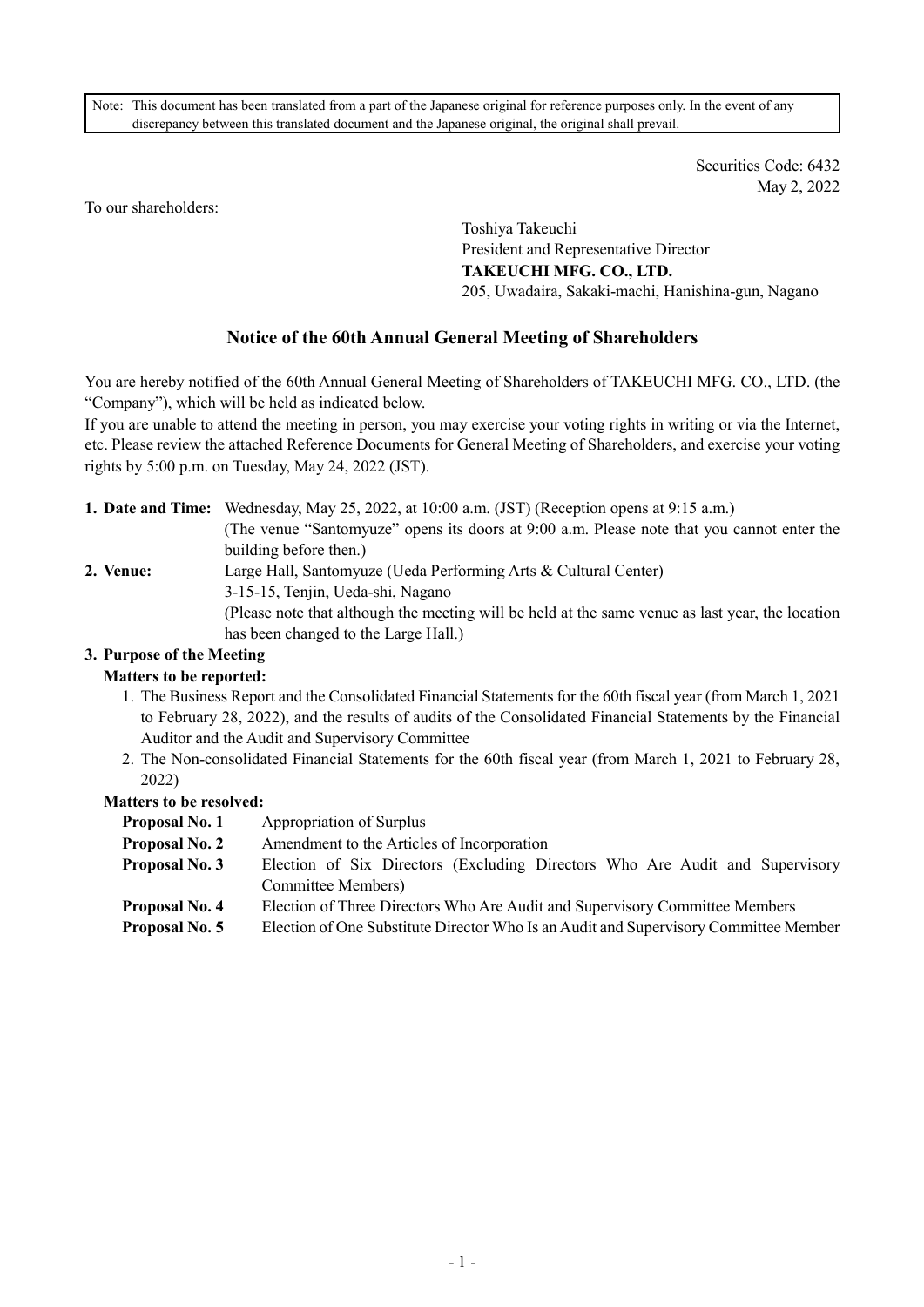- If you attend the meeting in person, please submit the enclosed voting form at the reception desk. Please note that anyone other than a shareholder who is entitled to exercise voting rights (e.g., non-shareholding proxy, person accompanying the shareholder) may not attend the meeting.
- Among the documents to be provided with this Notice of the General Meeting of Shareholders, "Notes to the Consolidated Financial Statements" and "Notes to the Non-consolidated Financial Statements" are published online on the Company's website,\* and thus not provided in the attached documents to this Notice of the General Meeting of Shareholders, in accordance with the provisions of laws and regulations and Article 15 of the Articles of Incorporation of the Company.

Therefore, the documents attached to this Notice of the General Meeting of Shareholders make up only a part of what was audited for the Consolidated Financial Statements and the Non-consolidated Financial Statements by the Financial Auditor and the Audit and Supervisory Committee in the course of preparation of their audit report.

- If any changes are made to items in the Reference Documents for the General Meeting of Shareholders, the Business Report, the Consolidated Financial Statements or the Non-consolidated Financial Statements, such changes will be posted on the Company's website.\*
- This convocation notice of Annual General Meeting of Shareholders is disclosed on the Company's website\* prior to it being sent out by postal mail from the standpoint of providing information contained therein at an early stage.

\*The Company's website (https://www.takeuchi-mfg.co.jp/).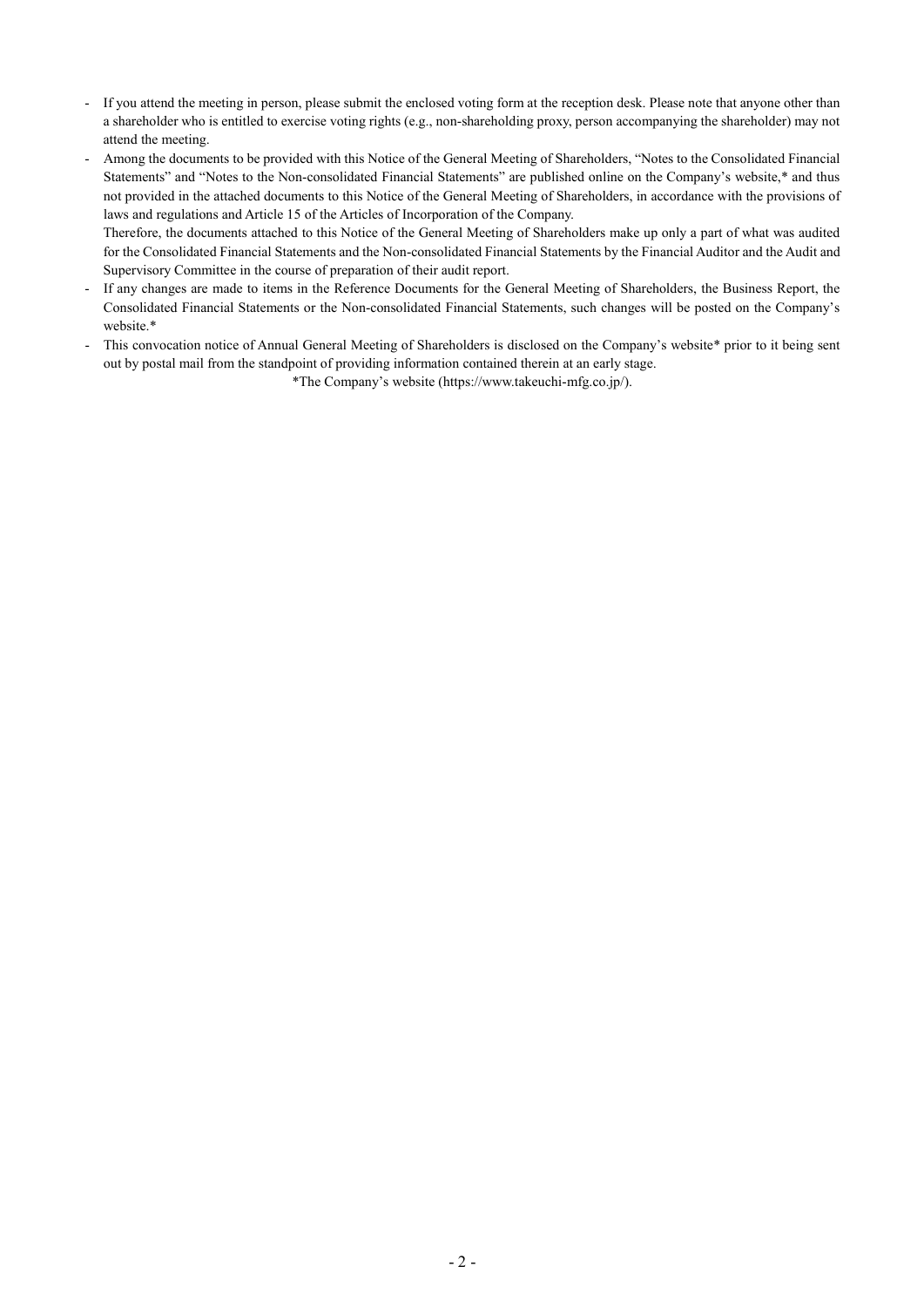## **Reference Documents for the General Meeting of Shareholders**

## **Proposal No. 1** Appropriation of Surplus

The Company proposes the appropriation of surplus as follows:

Year-end dividends

The Company regards the return of profit to its shareholders as one of its key management priorities. It maintains a basic policy of paying stable dividends on a continual basis while securing internal reserves necessary for putting the Company on a firmer footing and preparing for future business development.

In line with the aforementioned policy, the Company proposes to pay year-end dividends for the fiscal year as follows:

- Type of dividend property
	- To be paid in cash.
- Allotment of dividend property and aggregate amount thereof The Company proposes to pay a dividend of ¥68 per common share of the Company. In this event, the total dividends will be ¥3,246,665,304.
- Effective date of dividends of surplus The effective date of dividends will be May 26, 2022.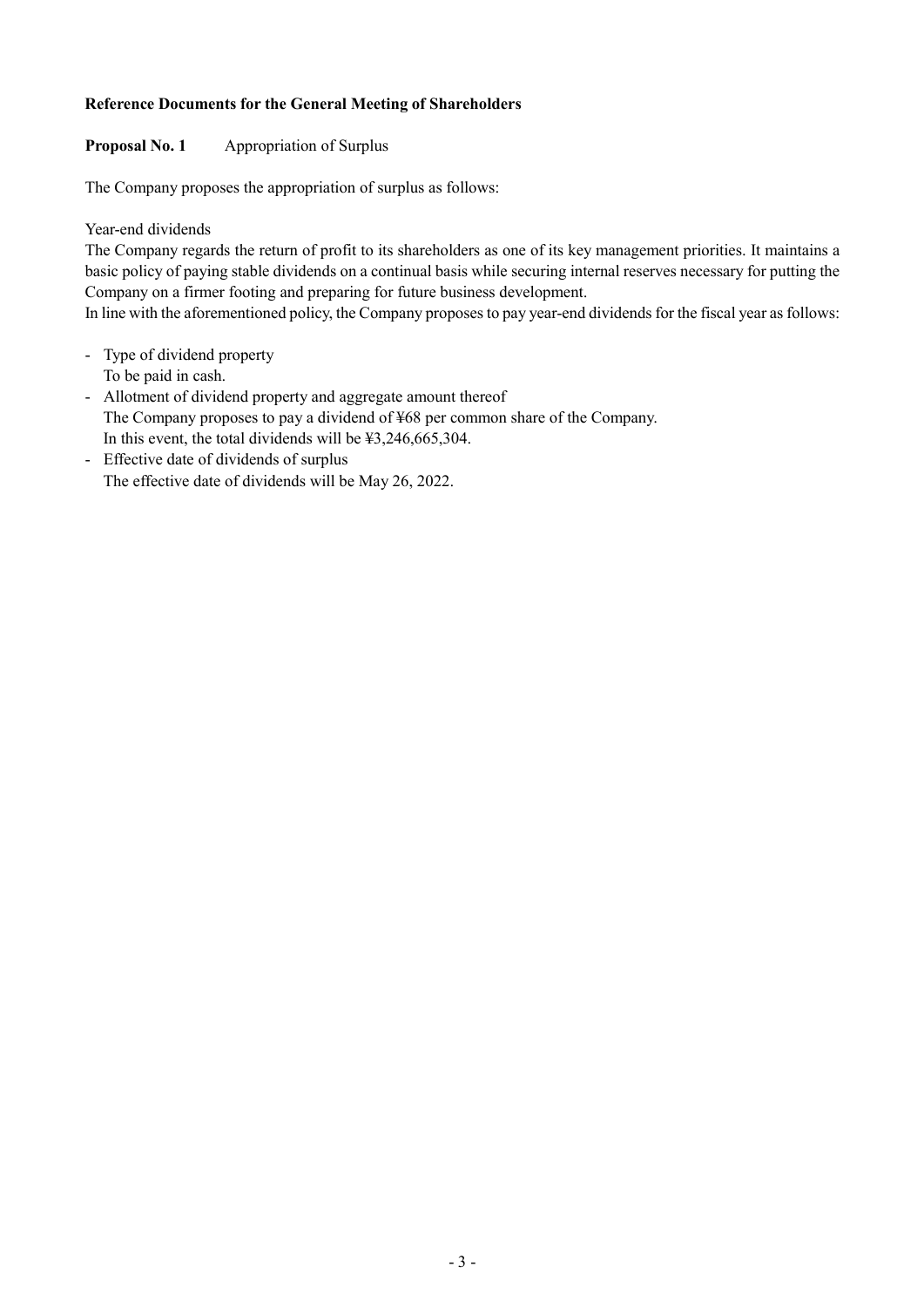## **Proposal No. 2** Amendment to the Articles of Incorporation

1. Reasons for the Proposal

Since the revised provisions provided for in the proviso to Article 1 of the Supplementary Provisions of the Act Partially Amending the Companies Act (Act No. 70 of 2019) are to be enforced on September 1, 2022, the Company proposes to make the following changes to its Articles of Incorporation in preparation for the introduction of the system for providing informational materials for the general meeting of shareholders in electronic format.

- (1) Article 15, paragraph 1 in "Proposed amendments" below will stipulate that the Company shall take measures for providing information that constitutes the content of reference documents for the general meeting of shareholders, etc. in electronic format.
- (2) Article 15, paragraph 2 in "Proposed amendments" below will establish the provision to limit the scope of the items to be stated in the paper-based documents to be delivered to shareholders who requested the delivery of paper-based documents.
- (3) Since the provisions for Provision for documents for AGM to be disclosed on the Internet (Article 15 of the current Articles of Incorporation) will no longer be required, they will be deleted.
- (4) Accompanying the aforementioned establishment and deletion of provisions, supplementary provisions regarding the effective date, etc. will be established.

## 2. Content of Amendments

Details of the proposed amendments are as follows:

(Underlining denotes change) Current Articles of Incorporation Proposed amendments (Provision for documents for AGM to be disclosed on the Internet) Article 15 In convening the General Meeting of Shareholders, the Company may disclose relevant information in reference documents, business reports, financial statements and consolidated financial statements by using the Internet in accordance with Ordinances passed by the Ministry of Justice and in so doing the information will be deemed to have been provided to the shareholders. (Deleted) (Newly established) (Measures, etc. for providing information in electronic format) Article 15 1. In convening the General Meeting of Shareholders, the Company shall take measures for providing information that constitutes the content of reference documents, etc. in electronic format. Among items for which the measures for providing information in electronic format will be taken, the Company may exclude all or some of those items designated by the Ministry of Justice Order from statements in the paper-based documents to be delivered to shareholders who requested the delivery of paper-based documents by the record date of voting rights.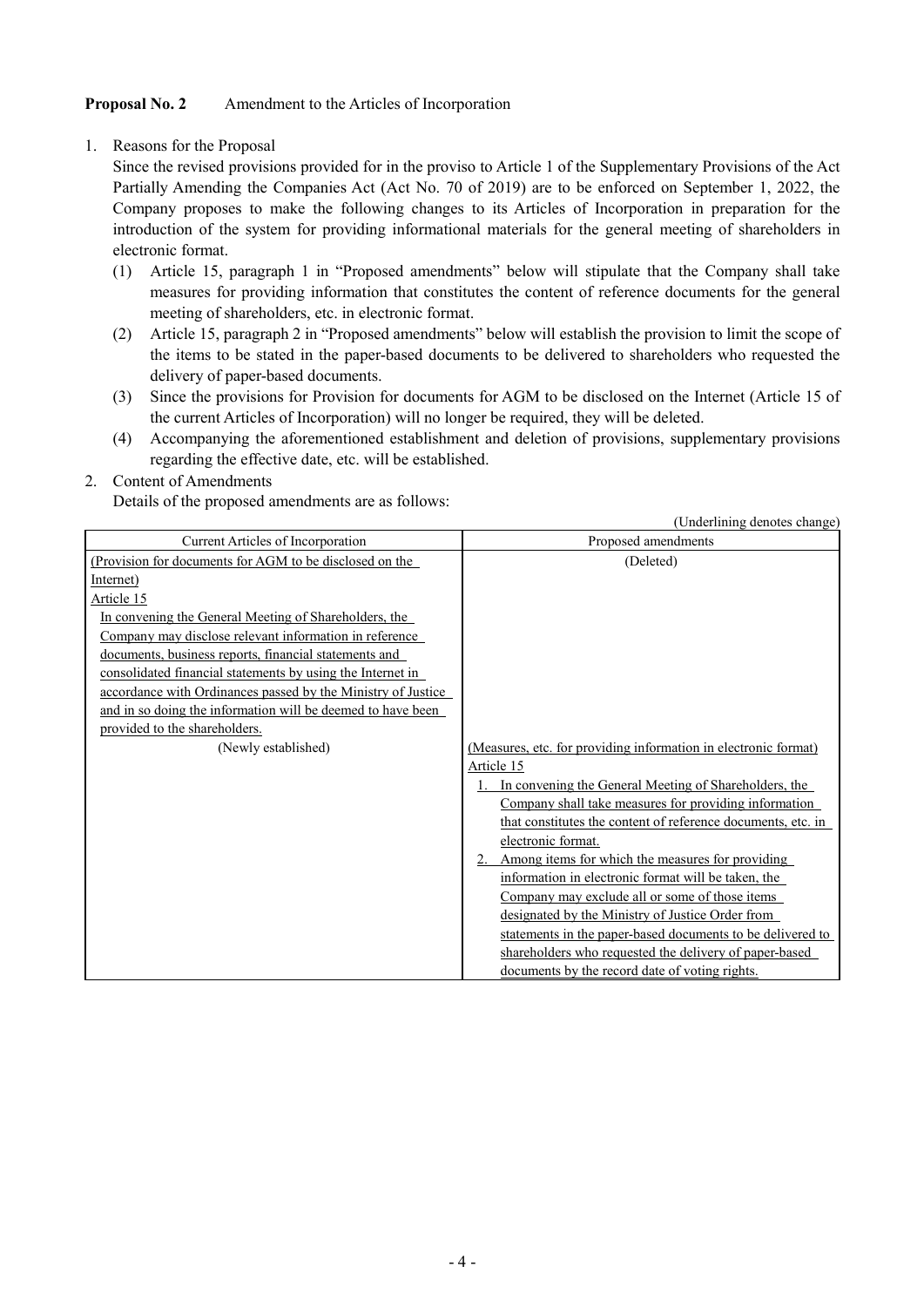| Current Articles of Incorporation | Proposed amendments                                              |  |  |
|-----------------------------------|------------------------------------------------------------------|--|--|
| <b>Supplementary Provisions</b>   | <b>Supplementary Provisions</b>                                  |  |  |
| (Newly established)               | (Transitional measures for providing informational materials for |  |  |
|                                   | AGM in electronic format)                                        |  |  |
|                                   | 3. The amendment to the Articles of Incorporation pertaining     |  |  |
|                                   | to Article 15 shall be effective from September 1, 2022,         |  |  |
|                                   | which is the date of enforcement of the revised provisions       |  |  |
|                                   | provided for in the proviso to Article 1 of the                  |  |  |
|                                   | Supplementary Provisions of the Act Partially Amending           |  |  |
|                                   | the Companies Act (Act No. 70 of 2019) (hereinafter              |  |  |
|                                   | referred to as the "Date of Enforcement").                       |  |  |
|                                   | 4. Notwithstanding the provision of the preceding paragraph,     |  |  |
|                                   | Article 15 of the Articles of Incorporation (Provision for       |  |  |
|                                   | documents for AGM to be disclosed on the Internet) shall         |  |  |
|                                   | remain effective regarding any general meeting of                |  |  |
|                                   | shareholders held on a date within six months from the           |  |  |
|                                   | Date of Enforcement.                                             |  |  |
|                                   | 5. Paragraphs 3 to 5 of these Supplementary Provisions shall     |  |  |
|                                   | be deleted on the date when six months have elapsed from         |  |  |
|                                   | the Date of Enforcement or three months have elapsed             |  |  |
|                                   | from the date of the general meeting of shareholders in the      |  |  |
|                                   | preceding paragraph, whichever is later.                         |  |  |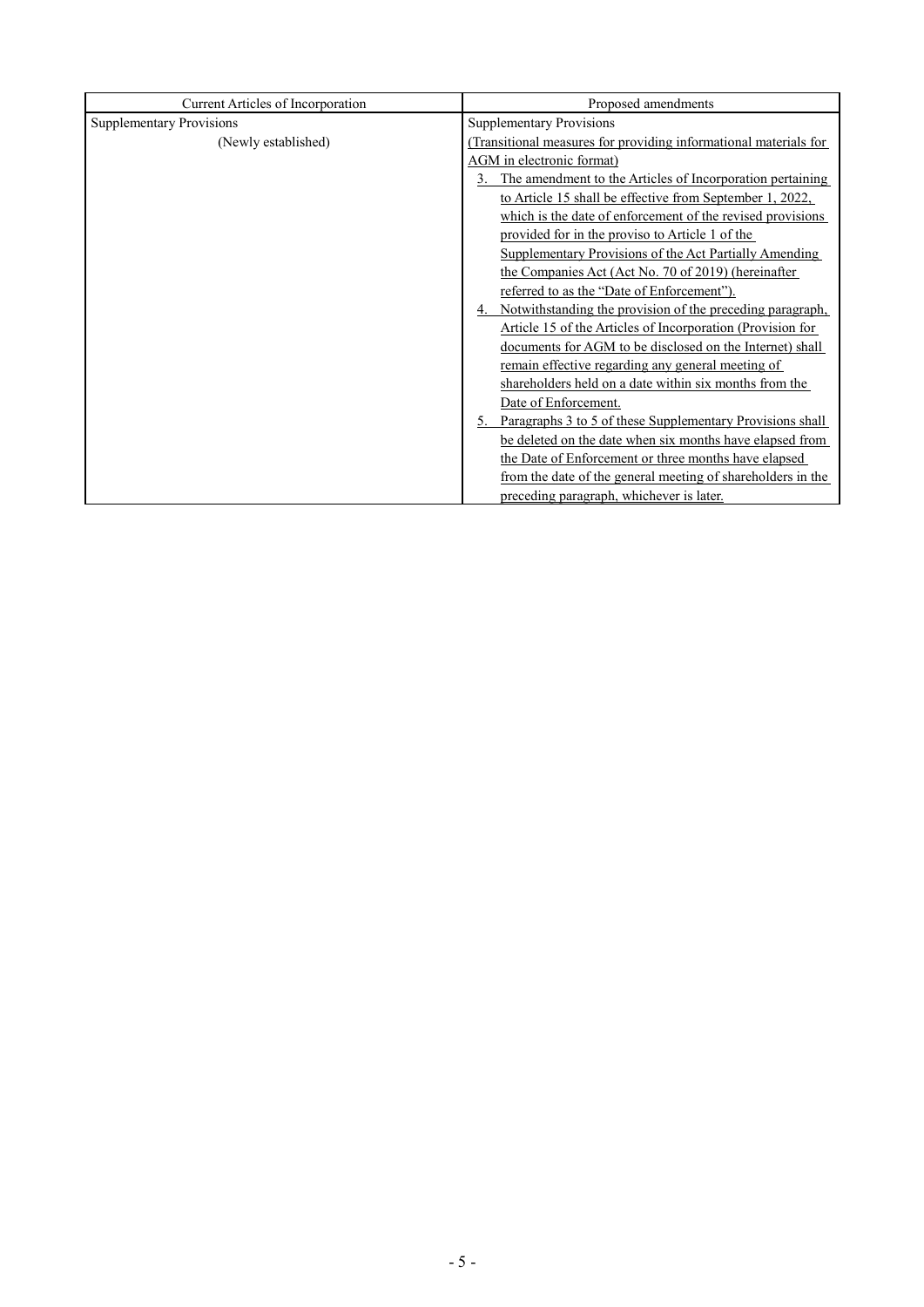## **Proposal No. 3** Election of Six Directors (Excluding Directors Who Are Audit and Supervisory Committee Members)

The terms of office of all six Directors (excluding Directors who are Audit and Supervisory Committee Members; the same shall apply hereinafter in this proposal) will expire at the conclusion of this meeting.

Therefore, the Company proposes the election of six Directors.

This proposal was reviewed by the Audit and Supervisory Committee, after being discussed by the Nomination Advisory Committee, and the committee did not find any matters requiring special mention.

| Candidate<br>No. | Name                            | Current position and responsibility in the Company                                                                                                      | Attendance at<br>Board of Directors<br>meetings $(*)$ |
|------------------|---------------------------------|---------------------------------------------------------------------------------------------------------------------------------------------------------|-------------------------------------------------------|
|                  | Akio Takeuchi<br>Reelection     | Chairman and Representative Director                                                                                                                    | 16/16<br>$(100\%)$                                    |
| $\overline{c}$   | Toshiya Takeuchi<br>Reelection  | President and Representative Director<br>Responsible for Auditing Office, Head Office Factory, Togura<br>Factory, and Production Engineering Department | 16/16<br>$(100\%)$                                    |
| 3                | Takahiko Watanabe<br>Reelection | Director and General Manager of Production Control &<br><b>Purchasing Department</b><br><b>Responsible for Quality Department</b>                       | 16/16<br>$(100\%)$                                    |
| 4                | Clay Eubanks<br>Reelection      | Director and General Manager of Sales and Parts Departments                                                                                             | 16/16<br>$(100\%)$                                    |
| 5                | Osamu Kobayashi<br>Reelection   | Director and General Manager of Business Management and<br>General Affairs Departments<br>Responsible for Information System Department                 | 16/16<br>$(100\%)$                                    |
| 6                | Hiroshi Yokoyama<br>Reelection  | Director and General Manager of Design & Development<br>Department                                                                                      | 16/16<br>$(100\%)$                                    |

The candidates for Director are as follows:

\* In addition to the number of Board of Directors meetings above, one resolution was adopted in writing, which is regarded as having been resolved by the Board of Directors pursuant to Article 370 of the Companies Act and Article 27 of the Articles of Incorporation of the Company.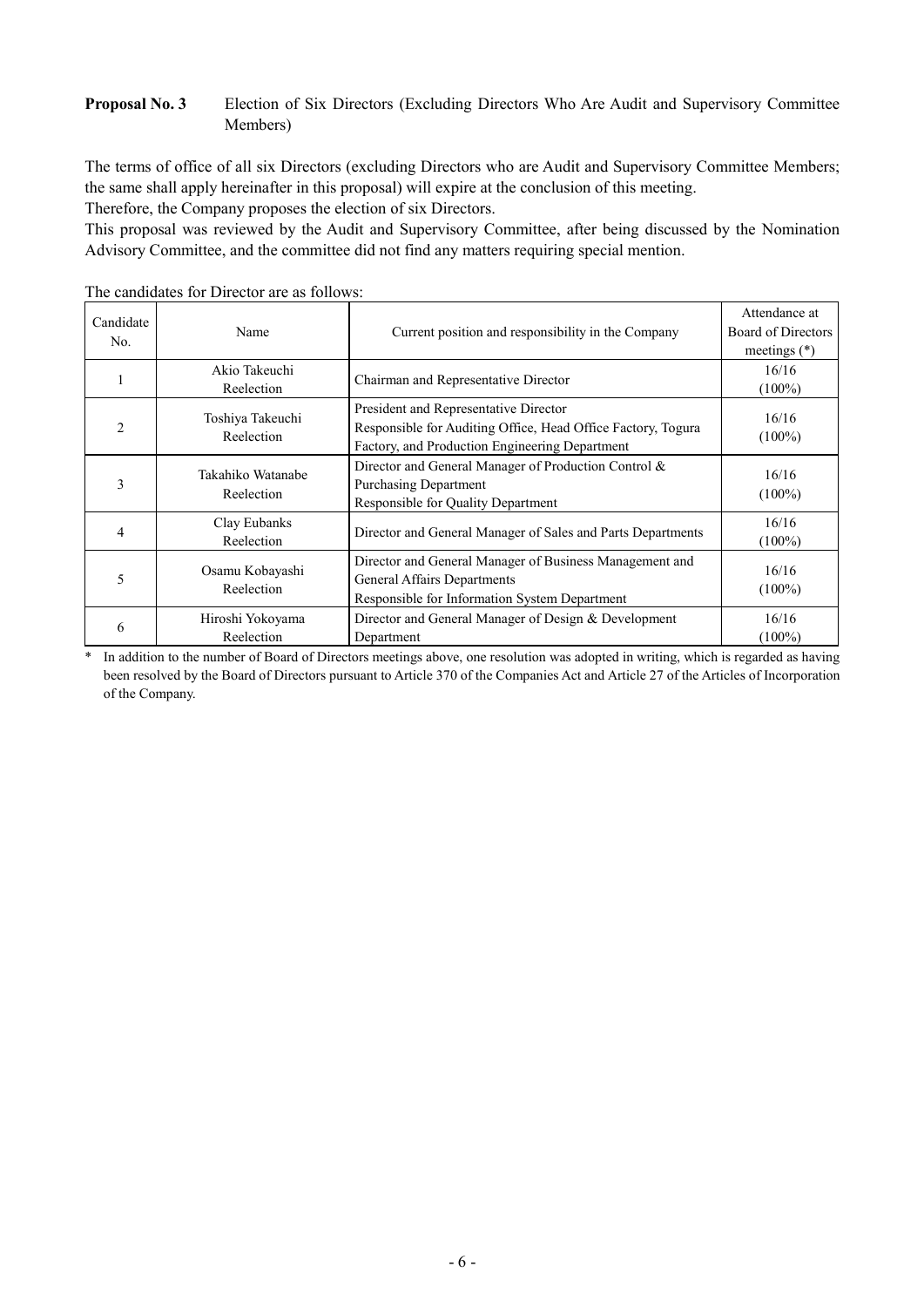| Aug. 1963<br>Established the Company as President and<br>Representative Director<br>May 2019<br>Chairman and Representative Director (current<br>position)<br>Akio Takeuchi<br>(Significant concurrent positions outside the Company)<br>(November 3, 1933)<br>0 shares<br>Director and Chairman of Takeuchi Mfg. (U.S.) Ltd.<br>Reelection<br>Director and President of Takeuchi Mfg. (U.K.) Ltd.<br>Director and President of Takeuchi France S.A.S.<br>$\mathbf{1}$<br>Chairman of Takeuchi Qingdao Mfg. Co., Ltd.<br>Representative Director of Takeuchi Scholarship Foundation<br>[Reasons for nomination as candidate for Director]<br>Since establishing the Company in 1963, Akio Takeuchi has a record of achievement in developing and growing the<br>Company for many years as its founder, and possesses excellent management skills based on many years of experience<br>and ample achievements in corporate management. As the Company expects him to draw on the ample experience,<br>record of achievement, and knowledge he has gained thus far to fulfill a decision-making and supervisory role in<br>management, it nominated him as a candidate for Director.<br>Apr. 1985<br>Joined the Company<br>May 2004<br>Director and General Manager of Murakami<br>Factory<br><b>May 2008</b><br>Director and Vice President<br>May 2011<br>Director and Vice President supervising<br>Production, Quality, and Procurement<br>Departments<br>May 2014<br>Director and Vice President<br>May 2016<br>Director and Vice President responsible for<br>Production, Research & Development, and<br><b>Quality Departments</b><br>May 2017<br>Director and Vice President<br>May 2018<br>Director and Vice President responsible for<br>Production, Quality, General Affairs, Business<br>Management, and Information System<br>Toshiya Takeuchi<br>Departments<br>(January 9, 1963)<br>2,655,703 shares<br>President and Representative Director<br>May 2019<br>Reelection<br>responsible for Auditing Office, Sales<br>Department, Head Office Factory, and Togura<br>2<br>Factory<br>May 2020<br>President and Representative Director<br>responsible for Auditing Office, Head Office<br>Factory, and Togura Factory<br>June 2021<br>President and Representative Director<br>responsible for Auditing Office, Head Office<br>Factory, Togura Factory, and Production<br>Engineering Department (current position)<br>(Significant concurrent positions outside the Company)<br>Director of Takeuchi Mfg. (U.S.) Ltd.<br>Director of Takeuchi Mfg. (U.K.) Ltd.<br>Director of Takeuchi France S.A.S.<br>Director of Takeuchi Qingdao Mfg. Co., Ltd.<br>[Reasons for nomination as candidate for Director]<br>Toshiya Takeuchi has led the strengthening of production and quality, mainly in the production departments. Following<br>his appointment as President and Representative Director in May 2019, he delivered strong leadership amid an<br>uncertain business environment due to challenges such as the COVID-19 pandemic, determinedly working to resolve<br>management issues and achieving strong results. As the Company expects him to draw on this experience, record of<br>achievement, and knowledge to fulfill a decision-making and supervisory role in management, it nominated him as a | Candidate<br>No. | Name (Date of birth)    |  | Career summary, position and responsibility in the Company,<br>and significant concurrent positions outside the Company | Number of the<br>Company's shares<br>owned |  |  |  |  |
|-----------------------------------------------------------------------------------------------------------------------------------------------------------------------------------------------------------------------------------------------------------------------------------------------------------------------------------------------------------------------------------------------------------------------------------------------------------------------------------------------------------------------------------------------------------------------------------------------------------------------------------------------------------------------------------------------------------------------------------------------------------------------------------------------------------------------------------------------------------------------------------------------------------------------------------------------------------------------------------------------------------------------------------------------------------------------------------------------------------------------------------------------------------------------------------------------------------------------------------------------------------------------------------------------------------------------------------------------------------------------------------------------------------------------------------------------------------------------------------------------------------------------------------------------------------------------------------------------------------------------------------------------------------------------------------------------------------------------------------------------------------------------------------------------------------------------------------------------------------------------------------------------------------------------------------------------------------------------------------------------------------------------------------------------------------------------------------------------------------------------------------------------------------------------------------------------------------------------------------------------------------------------------------------------------------------------------------------------------------------------------------------------------------------------------------------------------------------------------------------------------------------------------------------------------------------------------------------------------------------------------------------------------------------------------------------------------------------------------------------------------------------------------------------------------------------------------------------------------------------------------------------------------------------------------------------------------------------------------------------------------------------------------------------------------------------------------------------------------------------------------------------------------------------------------------------------------------------------------------------------------------------------------------------------------------------------------|------------------|-------------------------|--|-------------------------------------------------------------------------------------------------------------------------|--------------------------------------------|--|--|--|--|
|                                                                                                                                                                                                                                                                                                                                                                                                                                                                                                                                                                                                                                                                                                                                                                                                                                                                                                                                                                                                                                                                                                                                                                                                                                                                                                                                                                                                                                                                                                                                                                                                                                                                                                                                                                                                                                                                                                                                                                                                                                                                                                                                                                                                                                                                                                                                                                                                                                                                                                                                                                                                                                                                                                                                                                                                                                                                                                                                                                                                                                                                                                                                                                                                                                                                                                                             |                  |                         |  |                                                                                                                         |                                            |  |  |  |  |
|                                                                                                                                                                                                                                                                                                                                                                                                                                                                                                                                                                                                                                                                                                                                                                                                                                                                                                                                                                                                                                                                                                                                                                                                                                                                                                                                                                                                                                                                                                                                                                                                                                                                                                                                                                                                                                                                                                                                                                                                                                                                                                                                                                                                                                                                                                                                                                                                                                                                                                                                                                                                                                                                                                                                                                                                                                                                                                                                                                                                                                                                                                                                                                                                                                                                                                                             |                  |                         |  |                                                                                                                         |                                            |  |  |  |  |
|                                                                                                                                                                                                                                                                                                                                                                                                                                                                                                                                                                                                                                                                                                                                                                                                                                                                                                                                                                                                                                                                                                                                                                                                                                                                                                                                                                                                                                                                                                                                                                                                                                                                                                                                                                                                                                                                                                                                                                                                                                                                                                                                                                                                                                                                                                                                                                                                                                                                                                                                                                                                                                                                                                                                                                                                                                                                                                                                                                                                                                                                                                                                                                                                                                                                                                                             |                  |                         |  |                                                                                                                         |                                            |  |  |  |  |
|                                                                                                                                                                                                                                                                                                                                                                                                                                                                                                                                                                                                                                                                                                                                                                                                                                                                                                                                                                                                                                                                                                                                                                                                                                                                                                                                                                                                                                                                                                                                                                                                                                                                                                                                                                                                                                                                                                                                                                                                                                                                                                                                                                                                                                                                                                                                                                                                                                                                                                                                                                                                                                                                                                                                                                                                                                                                                                                                                                                                                                                                                                                                                                                                                                                                                                                             |                  |                         |  |                                                                                                                         |                                            |  |  |  |  |
|                                                                                                                                                                                                                                                                                                                                                                                                                                                                                                                                                                                                                                                                                                                                                                                                                                                                                                                                                                                                                                                                                                                                                                                                                                                                                                                                                                                                                                                                                                                                                                                                                                                                                                                                                                                                                                                                                                                                                                                                                                                                                                                                                                                                                                                                                                                                                                                                                                                                                                                                                                                                                                                                                                                                                                                                                                                                                                                                                                                                                                                                                                                                                                                                                                                                                                                             |                  |                         |  |                                                                                                                         |                                            |  |  |  |  |
|                                                                                                                                                                                                                                                                                                                                                                                                                                                                                                                                                                                                                                                                                                                                                                                                                                                                                                                                                                                                                                                                                                                                                                                                                                                                                                                                                                                                                                                                                                                                                                                                                                                                                                                                                                                                                                                                                                                                                                                                                                                                                                                                                                                                                                                                                                                                                                                                                                                                                                                                                                                                                                                                                                                                                                                                                                                                                                                                                                                                                                                                                                                                                                                                                                                                                                                             |                  |                         |  |                                                                                                                         |                                            |  |  |  |  |
|                                                                                                                                                                                                                                                                                                                                                                                                                                                                                                                                                                                                                                                                                                                                                                                                                                                                                                                                                                                                                                                                                                                                                                                                                                                                                                                                                                                                                                                                                                                                                                                                                                                                                                                                                                                                                                                                                                                                                                                                                                                                                                                                                                                                                                                                                                                                                                                                                                                                                                                                                                                                                                                                                                                                                                                                                                                                                                                                                                                                                                                                                                                                                                                                                                                                                                                             |                  |                         |  |                                                                                                                         |                                            |  |  |  |  |
|                                                                                                                                                                                                                                                                                                                                                                                                                                                                                                                                                                                                                                                                                                                                                                                                                                                                                                                                                                                                                                                                                                                                                                                                                                                                                                                                                                                                                                                                                                                                                                                                                                                                                                                                                                                                                                                                                                                                                                                                                                                                                                                                                                                                                                                                                                                                                                                                                                                                                                                                                                                                                                                                                                                                                                                                                                                                                                                                                                                                                                                                                                                                                                                                                                                                                                                             |                  |                         |  |                                                                                                                         |                                            |  |  |  |  |
|                                                                                                                                                                                                                                                                                                                                                                                                                                                                                                                                                                                                                                                                                                                                                                                                                                                                                                                                                                                                                                                                                                                                                                                                                                                                                                                                                                                                                                                                                                                                                                                                                                                                                                                                                                                                                                                                                                                                                                                                                                                                                                                                                                                                                                                                                                                                                                                                                                                                                                                                                                                                                                                                                                                                                                                                                                                                                                                                                                                                                                                                                                                                                                                                                                                                                                                             |                  |                         |  |                                                                                                                         |                                            |  |  |  |  |
|                                                                                                                                                                                                                                                                                                                                                                                                                                                                                                                                                                                                                                                                                                                                                                                                                                                                                                                                                                                                                                                                                                                                                                                                                                                                                                                                                                                                                                                                                                                                                                                                                                                                                                                                                                                                                                                                                                                                                                                                                                                                                                                                                                                                                                                                                                                                                                                                                                                                                                                                                                                                                                                                                                                                                                                                                                                                                                                                                                                                                                                                                                                                                                                                                                                                                                                             |                  |                         |  |                                                                                                                         |                                            |  |  |  |  |
|                                                                                                                                                                                                                                                                                                                                                                                                                                                                                                                                                                                                                                                                                                                                                                                                                                                                                                                                                                                                                                                                                                                                                                                                                                                                                                                                                                                                                                                                                                                                                                                                                                                                                                                                                                                                                                                                                                                                                                                                                                                                                                                                                                                                                                                                                                                                                                                                                                                                                                                                                                                                                                                                                                                                                                                                                                                                                                                                                                                                                                                                                                                                                                                                                                                                                                                             |                  |                         |  |                                                                                                                         |                                            |  |  |  |  |
|                                                                                                                                                                                                                                                                                                                                                                                                                                                                                                                                                                                                                                                                                                                                                                                                                                                                                                                                                                                                                                                                                                                                                                                                                                                                                                                                                                                                                                                                                                                                                                                                                                                                                                                                                                                                                                                                                                                                                                                                                                                                                                                                                                                                                                                                                                                                                                                                                                                                                                                                                                                                                                                                                                                                                                                                                                                                                                                                                                                                                                                                                                                                                                                                                                                                                                                             |                  |                         |  |                                                                                                                         |                                            |  |  |  |  |
|                                                                                                                                                                                                                                                                                                                                                                                                                                                                                                                                                                                                                                                                                                                                                                                                                                                                                                                                                                                                                                                                                                                                                                                                                                                                                                                                                                                                                                                                                                                                                                                                                                                                                                                                                                                                                                                                                                                                                                                                                                                                                                                                                                                                                                                                                                                                                                                                                                                                                                                                                                                                                                                                                                                                                                                                                                                                                                                                                                                                                                                                                                                                                                                                                                                                                                                             |                  |                         |  |                                                                                                                         |                                            |  |  |  |  |
|                                                                                                                                                                                                                                                                                                                                                                                                                                                                                                                                                                                                                                                                                                                                                                                                                                                                                                                                                                                                                                                                                                                                                                                                                                                                                                                                                                                                                                                                                                                                                                                                                                                                                                                                                                                                                                                                                                                                                                                                                                                                                                                                                                                                                                                                                                                                                                                                                                                                                                                                                                                                                                                                                                                                                                                                                                                                                                                                                                                                                                                                                                                                                                                                                                                                                                                             |                  |                         |  |                                                                                                                         |                                            |  |  |  |  |
|                                                                                                                                                                                                                                                                                                                                                                                                                                                                                                                                                                                                                                                                                                                                                                                                                                                                                                                                                                                                                                                                                                                                                                                                                                                                                                                                                                                                                                                                                                                                                                                                                                                                                                                                                                                                                                                                                                                                                                                                                                                                                                                                                                                                                                                                                                                                                                                                                                                                                                                                                                                                                                                                                                                                                                                                                                                                                                                                                                                                                                                                                                                                                                                                                                                                                                                             |                  |                         |  |                                                                                                                         |                                            |  |  |  |  |
|                                                                                                                                                                                                                                                                                                                                                                                                                                                                                                                                                                                                                                                                                                                                                                                                                                                                                                                                                                                                                                                                                                                                                                                                                                                                                                                                                                                                                                                                                                                                                                                                                                                                                                                                                                                                                                                                                                                                                                                                                                                                                                                                                                                                                                                                                                                                                                                                                                                                                                                                                                                                                                                                                                                                                                                                                                                                                                                                                                                                                                                                                                                                                                                                                                                                                                                             |                  |                         |  |                                                                                                                         |                                            |  |  |  |  |
|                                                                                                                                                                                                                                                                                                                                                                                                                                                                                                                                                                                                                                                                                                                                                                                                                                                                                                                                                                                                                                                                                                                                                                                                                                                                                                                                                                                                                                                                                                                                                                                                                                                                                                                                                                                                                                                                                                                                                                                                                                                                                                                                                                                                                                                                                                                                                                                                                                                                                                                                                                                                                                                                                                                                                                                                                                                                                                                                                                                                                                                                                                                                                                                                                                                                                                                             |                  |                         |  |                                                                                                                         |                                            |  |  |  |  |
|                                                                                                                                                                                                                                                                                                                                                                                                                                                                                                                                                                                                                                                                                                                                                                                                                                                                                                                                                                                                                                                                                                                                                                                                                                                                                                                                                                                                                                                                                                                                                                                                                                                                                                                                                                                                                                                                                                                                                                                                                                                                                                                                                                                                                                                                                                                                                                                                                                                                                                                                                                                                                                                                                                                                                                                                                                                                                                                                                                                                                                                                                                                                                                                                                                                                                                                             |                  |                         |  |                                                                                                                         |                                            |  |  |  |  |
|                                                                                                                                                                                                                                                                                                                                                                                                                                                                                                                                                                                                                                                                                                                                                                                                                                                                                                                                                                                                                                                                                                                                                                                                                                                                                                                                                                                                                                                                                                                                                                                                                                                                                                                                                                                                                                                                                                                                                                                                                                                                                                                                                                                                                                                                                                                                                                                                                                                                                                                                                                                                                                                                                                                                                                                                                                                                                                                                                                                                                                                                                                                                                                                                                                                                                                                             |                  |                         |  |                                                                                                                         |                                            |  |  |  |  |
|                                                                                                                                                                                                                                                                                                                                                                                                                                                                                                                                                                                                                                                                                                                                                                                                                                                                                                                                                                                                                                                                                                                                                                                                                                                                                                                                                                                                                                                                                                                                                                                                                                                                                                                                                                                                                                                                                                                                                                                                                                                                                                                                                                                                                                                                                                                                                                                                                                                                                                                                                                                                                                                                                                                                                                                                                                                                                                                                                                                                                                                                                                                                                                                                                                                                                                                             |                  |                         |  |                                                                                                                         |                                            |  |  |  |  |
|                                                                                                                                                                                                                                                                                                                                                                                                                                                                                                                                                                                                                                                                                                                                                                                                                                                                                                                                                                                                                                                                                                                                                                                                                                                                                                                                                                                                                                                                                                                                                                                                                                                                                                                                                                                                                                                                                                                                                                                                                                                                                                                                                                                                                                                                                                                                                                                                                                                                                                                                                                                                                                                                                                                                                                                                                                                                                                                                                                                                                                                                                                                                                                                                                                                                                                                             |                  |                         |  |                                                                                                                         |                                            |  |  |  |  |
|                                                                                                                                                                                                                                                                                                                                                                                                                                                                                                                                                                                                                                                                                                                                                                                                                                                                                                                                                                                                                                                                                                                                                                                                                                                                                                                                                                                                                                                                                                                                                                                                                                                                                                                                                                                                                                                                                                                                                                                                                                                                                                                                                                                                                                                                                                                                                                                                                                                                                                                                                                                                                                                                                                                                                                                                                                                                                                                                                                                                                                                                                                                                                                                                                                                                                                                             |                  |                         |  |                                                                                                                         |                                            |  |  |  |  |
|                                                                                                                                                                                                                                                                                                                                                                                                                                                                                                                                                                                                                                                                                                                                                                                                                                                                                                                                                                                                                                                                                                                                                                                                                                                                                                                                                                                                                                                                                                                                                                                                                                                                                                                                                                                                                                                                                                                                                                                                                                                                                                                                                                                                                                                                                                                                                                                                                                                                                                                                                                                                                                                                                                                                                                                                                                                                                                                                                                                                                                                                                                                                                                                                                                                                                                                             |                  |                         |  |                                                                                                                         |                                            |  |  |  |  |
|                                                                                                                                                                                                                                                                                                                                                                                                                                                                                                                                                                                                                                                                                                                                                                                                                                                                                                                                                                                                                                                                                                                                                                                                                                                                                                                                                                                                                                                                                                                                                                                                                                                                                                                                                                                                                                                                                                                                                                                                                                                                                                                                                                                                                                                                                                                                                                                                                                                                                                                                                                                                                                                                                                                                                                                                                                                                                                                                                                                                                                                                                                                                                                                                                                                                                                                             |                  |                         |  |                                                                                                                         |                                            |  |  |  |  |
|                                                                                                                                                                                                                                                                                                                                                                                                                                                                                                                                                                                                                                                                                                                                                                                                                                                                                                                                                                                                                                                                                                                                                                                                                                                                                                                                                                                                                                                                                                                                                                                                                                                                                                                                                                                                                                                                                                                                                                                                                                                                                                                                                                                                                                                                                                                                                                                                                                                                                                                                                                                                                                                                                                                                                                                                                                                                                                                                                                                                                                                                                                                                                                                                                                                                                                                             |                  |                         |  |                                                                                                                         |                                            |  |  |  |  |
|                                                                                                                                                                                                                                                                                                                                                                                                                                                                                                                                                                                                                                                                                                                                                                                                                                                                                                                                                                                                                                                                                                                                                                                                                                                                                                                                                                                                                                                                                                                                                                                                                                                                                                                                                                                                                                                                                                                                                                                                                                                                                                                                                                                                                                                                                                                                                                                                                                                                                                                                                                                                                                                                                                                                                                                                                                                                                                                                                                                                                                                                                                                                                                                                                                                                                                                             |                  |                         |  |                                                                                                                         |                                            |  |  |  |  |
|                                                                                                                                                                                                                                                                                                                                                                                                                                                                                                                                                                                                                                                                                                                                                                                                                                                                                                                                                                                                                                                                                                                                                                                                                                                                                                                                                                                                                                                                                                                                                                                                                                                                                                                                                                                                                                                                                                                                                                                                                                                                                                                                                                                                                                                                                                                                                                                                                                                                                                                                                                                                                                                                                                                                                                                                                                                                                                                                                                                                                                                                                                                                                                                                                                                                                                                             |                  |                         |  |                                                                                                                         |                                            |  |  |  |  |
|                                                                                                                                                                                                                                                                                                                                                                                                                                                                                                                                                                                                                                                                                                                                                                                                                                                                                                                                                                                                                                                                                                                                                                                                                                                                                                                                                                                                                                                                                                                                                                                                                                                                                                                                                                                                                                                                                                                                                                                                                                                                                                                                                                                                                                                                                                                                                                                                                                                                                                                                                                                                                                                                                                                                                                                                                                                                                                                                                                                                                                                                                                                                                                                                                                                                                                                             |                  |                         |  |                                                                                                                         |                                            |  |  |  |  |
|                                                                                                                                                                                                                                                                                                                                                                                                                                                                                                                                                                                                                                                                                                                                                                                                                                                                                                                                                                                                                                                                                                                                                                                                                                                                                                                                                                                                                                                                                                                                                                                                                                                                                                                                                                                                                                                                                                                                                                                                                                                                                                                                                                                                                                                                                                                                                                                                                                                                                                                                                                                                                                                                                                                                                                                                                                                                                                                                                                                                                                                                                                                                                                                                                                                                                                                             |                  |                         |  |                                                                                                                         |                                            |  |  |  |  |
|                                                                                                                                                                                                                                                                                                                                                                                                                                                                                                                                                                                                                                                                                                                                                                                                                                                                                                                                                                                                                                                                                                                                                                                                                                                                                                                                                                                                                                                                                                                                                                                                                                                                                                                                                                                                                                                                                                                                                                                                                                                                                                                                                                                                                                                                                                                                                                                                                                                                                                                                                                                                                                                                                                                                                                                                                                                                                                                                                                                                                                                                                                                                                                                                                                                                                                                             |                  |                         |  |                                                                                                                         |                                            |  |  |  |  |
|                                                                                                                                                                                                                                                                                                                                                                                                                                                                                                                                                                                                                                                                                                                                                                                                                                                                                                                                                                                                                                                                                                                                                                                                                                                                                                                                                                                                                                                                                                                                                                                                                                                                                                                                                                                                                                                                                                                                                                                                                                                                                                                                                                                                                                                                                                                                                                                                                                                                                                                                                                                                                                                                                                                                                                                                                                                                                                                                                                                                                                                                                                                                                                                                                                                                                                                             |                  |                         |  |                                                                                                                         |                                            |  |  |  |  |
|                                                                                                                                                                                                                                                                                                                                                                                                                                                                                                                                                                                                                                                                                                                                                                                                                                                                                                                                                                                                                                                                                                                                                                                                                                                                                                                                                                                                                                                                                                                                                                                                                                                                                                                                                                                                                                                                                                                                                                                                                                                                                                                                                                                                                                                                                                                                                                                                                                                                                                                                                                                                                                                                                                                                                                                                                                                                                                                                                                                                                                                                                                                                                                                                                                                                                                                             |                  |                         |  |                                                                                                                         |                                            |  |  |  |  |
|                                                                                                                                                                                                                                                                                                                                                                                                                                                                                                                                                                                                                                                                                                                                                                                                                                                                                                                                                                                                                                                                                                                                                                                                                                                                                                                                                                                                                                                                                                                                                                                                                                                                                                                                                                                                                                                                                                                                                                                                                                                                                                                                                                                                                                                                                                                                                                                                                                                                                                                                                                                                                                                                                                                                                                                                                                                                                                                                                                                                                                                                                                                                                                                                                                                                                                                             |                  |                         |  |                                                                                                                         |                                            |  |  |  |  |
|                                                                                                                                                                                                                                                                                                                                                                                                                                                                                                                                                                                                                                                                                                                                                                                                                                                                                                                                                                                                                                                                                                                                                                                                                                                                                                                                                                                                                                                                                                                                                                                                                                                                                                                                                                                                                                                                                                                                                                                                                                                                                                                                                                                                                                                                                                                                                                                                                                                                                                                                                                                                                                                                                                                                                                                                                                                                                                                                                                                                                                                                                                                                                                                                                                                                                                                             |                  |                         |  |                                                                                                                         |                                            |  |  |  |  |
|                                                                                                                                                                                                                                                                                                                                                                                                                                                                                                                                                                                                                                                                                                                                                                                                                                                                                                                                                                                                                                                                                                                                                                                                                                                                                                                                                                                                                                                                                                                                                                                                                                                                                                                                                                                                                                                                                                                                                                                                                                                                                                                                                                                                                                                                                                                                                                                                                                                                                                                                                                                                                                                                                                                                                                                                                                                                                                                                                                                                                                                                                                                                                                                                                                                                                                                             |                  |                         |  |                                                                                                                         |                                            |  |  |  |  |
|                                                                                                                                                                                                                                                                                                                                                                                                                                                                                                                                                                                                                                                                                                                                                                                                                                                                                                                                                                                                                                                                                                                                                                                                                                                                                                                                                                                                                                                                                                                                                                                                                                                                                                                                                                                                                                                                                                                                                                                                                                                                                                                                                                                                                                                                                                                                                                                                                                                                                                                                                                                                                                                                                                                                                                                                                                                                                                                                                                                                                                                                                                                                                                                                                                                                                                                             |                  |                         |  |                                                                                                                         |                                            |  |  |  |  |
|                                                                                                                                                                                                                                                                                                                                                                                                                                                                                                                                                                                                                                                                                                                                                                                                                                                                                                                                                                                                                                                                                                                                                                                                                                                                                                                                                                                                                                                                                                                                                                                                                                                                                                                                                                                                                                                                                                                                                                                                                                                                                                                                                                                                                                                                                                                                                                                                                                                                                                                                                                                                                                                                                                                                                                                                                                                                                                                                                                                                                                                                                                                                                                                                                                                                                                                             |                  |                         |  |                                                                                                                         |                                            |  |  |  |  |
|                                                                                                                                                                                                                                                                                                                                                                                                                                                                                                                                                                                                                                                                                                                                                                                                                                                                                                                                                                                                                                                                                                                                                                                                                                                                                                                                                                                                                                                                                                                                                                                                                                                                                                                                                                                                                                                                                                                                                                                                                                                                                                                                                                                                                                                                                                                                                                                                                                                                                                                                                                                                                                                                                                                                                                                                                                                                                                                                                                                                                                                                                                                                                                                                                                                                                                                             |                  |                         |  |                                                                                                                         |                                            |  |  |  |  |
|                                                                                                                                                                                                                                                                                                                                                                                                                                                                                                                                                                                                                                                                                                                                                                                                                                                                                                                                                                                                                                                                                                                                                                                                                                                                                                                                                                                                                                                                                                                                                                                                                                                                                                                                                                                                                                                                                                                                                                                                                                                                                                                                                                                                                                                                                                                                                                                                                                                                                                                                                                                                                                                                                                                                                                                                                                                                                                                                                                                                                                                                                                                                                                                                                                                                                                                             |                  |                         |  |                                                                                                                         |                                            |  |  |  |  |
|                                                                                                                                                                                                                                                                                                                                                                                                                                                                                                                                                                                                                                                                                                                                                                                                                                                                                                                                                                                                                                                                                                                                                                                                                                                                                                                                                                                                                                                                                                                                                                                                                                                                                                                                                                                                                                                                                                                                                                                                                                                                                                                                                                                                                                                                                                                                                                                                                                                                                                                                                                                                                                                                                                                                                                                                                                                                                                                                                                                                                                                                                                                                                                                                                                                                                                                             |                  |                         |  |                                                                                                                         |                                            |  |  |  |  |
|                                                                                                                                                                                                                                                                                                                                                                                                                                                                                                                                                                                                                                                                                                                                                                                                                                                                                                                                                                                                                                                                                                                                                                                                                                                                                                                                                                                                                                                                                                                                                                                                                                                                                                                                                                                                                                                                                                                                                                                                                                                                                                                                                                                                                                                                                                                                                                                                                                                                                                                                                                                                                                                                                                                                                                                                                                                                                                                                                                                                                                                                                                                                                                                                                                                                                                                             |                  |                         |  |                                                                                                                         |                                            |  |  |  |  |
|                                                                                                                                                                                                                                                                                                                                                                                                                                                                                                                                                                                                                                                                                                                                                                                                                                                                                                                                                                                                                                                                                                                                                                                                                                                                                                                                                                                                                                                                                                                                                                                                                                                                                                                                                                                                                                                                                                                                                                                                                                                                                                                                                                                                                                                                                                                                                                                                                                                                                                                                                                                                                                                                                                                                                                                                                                                                                                                                                                                                                                                                                                                                                                                                                                                                                                                             |                  |                         |  |                                                                                                                         |                                            |  |  |  |  |
|                                                                                                                                                                                                                                                                                                                                                                                                                                                                                                                                                                                                                                                                                                                                                                                                                                                                                                                                                                                                                                                                                                                                                                                                                                                                                                                                                                                                                                                                                                                                                                                                                                                                                                                                                                                                                                                                                                                                                                                                                                                                                                                                                                                                                                                                                                                                                                                                                                                                                                                                                                                                                                                                                                                                                                                                                                                                                                                                                                                                                                                                                                                                                                                                                                                                                                                             |                  |                         |  |                                                                                                                         |                                            |  |  |  |  |
|                                                                                                                                                                                                                                                                                                                                                                                                                                                                                                                                                                                                                                                                                                                                                                                                                                                                                                                                                                                                                                                                                                                                                                                                                                                                                                                                                                                                                                                                                                                                                                                                                                                                                                                                                                                                                                                                                                                                                                                                                                                                                                                                                                                                                                                                                                                                                                                                                                                                                                                                                                                                                                                                                                                                                                                                                                                                                                                                                                                                                                                                                                                                                                                                                                                                                                                             |                  |                         |  |                                                                                                                         |                                            |  |  |  |  |
|                                                                                                                                                                                                                                                                                                                                                                                                                                                                                                                                                                                                                                                                                                                                                                                                                                                                                                                                                                                                                                                                                                                                                                                                                                                                                                                                                                                                                                                                                                                                                                                                                                                                                                                                                                                                                                                                                                                                                                                                                                                                                                                                                                                                                                                                                                                                                                                                                                                                                                                                                                                                                                                                                                                                                                                                                                                                                                                                                                                                                                                                                                                                                                                                                                                                                                                             |                  |                         |  |                                                                                                                         |                                            |  |  |  |  |
|                                                                                                                                                                                                                                                                                                                                                                                                                                                                                                                                                                                                                                                                                                                                                                                                                                                                                                                                                                                                                                                                                                                                                                                                                                                                                                                                                                                                                                                                                                                                                                                                                                                                                                                                                                                                                                                                                                                                                                                                                                                                                                                                                                                                                                                                                                                                                                                                                                                                                                                                                                                                                                                                                                                                                                                                                                                                                                                                                                                                                                                                                                                                                                                                                                                                                                                             |                  | candidate for Director. |  |                                                                                                                         |                                            |  |  |  |  |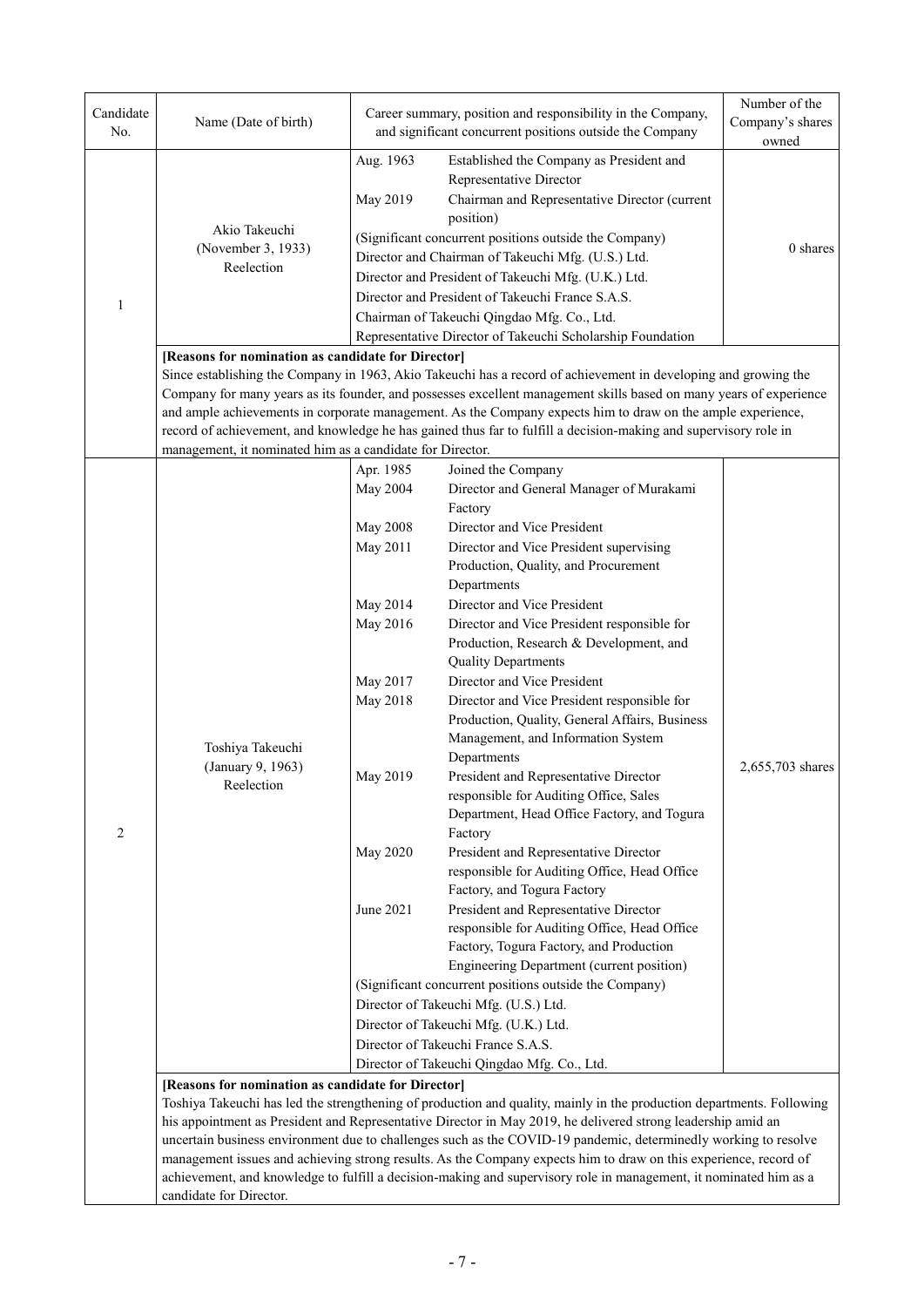| Candidate<br>No. | Name (Date of birth)                                                                                                                                                                                                                                                                                                                                                                                                                                                                                                                                                                                               |                                                                                      | Career summary, position and responsibility in the Company,<br>and significant concurrent positions outside the Company                                                                                                                                                                                                                                                                                                                                                                                                               | Number of the<br>Company's shares<br>owned |  |  |  |
|------------------|--------------------------------------------------------------------------------------------------------------------------------------------------------------------------------------------------------------------------------------------------------------------------------------------------------------------------------------------------------------------------------------------------------------------------------------------------------------------------------------------------------------------------------------------------------------------------------------------------------------------|--------------------------------------------------------------------------------------|---------------------------------------------------------------------------------------------------------------------------------------------------------------------------------------------------------------------------------------------------------------------------------------------------------------------------------------------------------------------------------------------------------------------------------------------------------------------------------------------------------------------------------------|--------------------------------------------|--|--|--|
|                  |                                                                                                                                                                                                                                                                                                                                                                                                                                                                                                                                                                                                                    | Apr. 2006<br>May 2016<br>June 2016                                                   | Joined the Company<br>Executive Officer and General Manager of<br>Production Control & Purchasing Department<br>Executive Officer and General Manager of                                                                                                                                                                                                                                                                                                                                                                              |                                            |  |  |  |
|                  | Takahiko Watanabe<br>(April 28, 1960)<br>Reelection                                                                                                                                                                                                                                                                                                                                                                                                                                                                                                                                                                | May 2018                                                                             | <b>Purchasing Department</b><br>Director and General Manager of Purchasing<br>Department responsible for Production Control<br>Department                                                                                                                                                                                                                                                                                                                                                                                             |                                            |  |  |  |
| 3                |                                                                                                                                                                                                                                                                                                                                                                                                                                                                                                                                                                                                                    | May 2019                                                                             | Director and General Manager of Purchasing<br>Department responsible for Quality and<br>Production Control Departments                                                                                                                                                                                                                                                                                                                                                                                                                |                                            |  |  |  |
|                  |                                                                                                                                                                                                                                                                                                                                                                                                                                                                                                                                                                                                                    | June 2021                                                                            | Director and General Manager of Production<br>Control & Purchasing Department responsible<br>for Quality Department (current position)                                                                                                                                                                                                                                                                                                                                                                                                |                                            |  |  |  |
|                  | [Reasons for nomination as candidate for Director]<br>Since joining the Company in 2006, Takahiko Watanabe has worked in the procurement departments throughout his<br>career, has dedicated his efforts to and has a record of achievement in consistently procuring fair-quality components at<br>optimum price, contributing greatly to the improvement of the Company's business performance. As the Company<br>expects him to draw on this experience, record of achievement, and knowledge to fulfill a decision-making and<br>supervisory role in management, it nominated him as a candidate for Director. |                                                                                      |                                                                                                                                                                                                                                                                                                                                                                                                                                                                                                                                       |                                            |  |  |  |
| 4                | Clay Eubanks<br>(November 16, 1964)<br>Reelection                                                                                                                                                                                                                                                                                                                                                                                                                                                                                                                                                                  | Sept. 1984<br>Jan. 2000<br>Jan. 2003<br>May 2018<br>May 2019<br>May 2020<br>May 2021 | Joined Takeuchi Mfg. (U.S.) Ltd.<br>Central Region Sales Manager<br>Vice President and General Manager<br>Director and President<br>Managing Executive Officer of the Company<br>Director responsible for Global Sales<br>Promotion<br>Director and General Manager of Sales<br>Department responsible for Parts Department<br>Director and General Manager of Sales and<br>Parts Departments (current position)<br>(Significant concurrent positions outside the Company)<br>Director and Vice Chairman of Takeuchi Mfg. (U.S.) Ltd. | $1,050$ shares                             |  |  |  |
|                  | [Reasons for nomination as candidate for Director]<br>As President of the Company's U.S. sales subsidiary, and since 2019 as Director responsible for the Sales Department<br>of the Company, Clay Eubanks has been greatly contributing to developing markets and expanding sales. As the<br>Company expects him to draw on this experience, record of achievement, and knowledge to fulfill a decision-making<br>and supervisory role in management, in addition to being able to ensure the internationality and diversity of the Board<br>of Directors, it nominated him as a candidate for Director.          |                                                                                      |                                                                                                                                                                                                                                                                                                                                                                                                                                                                                                                                       |                                            |  |  |  |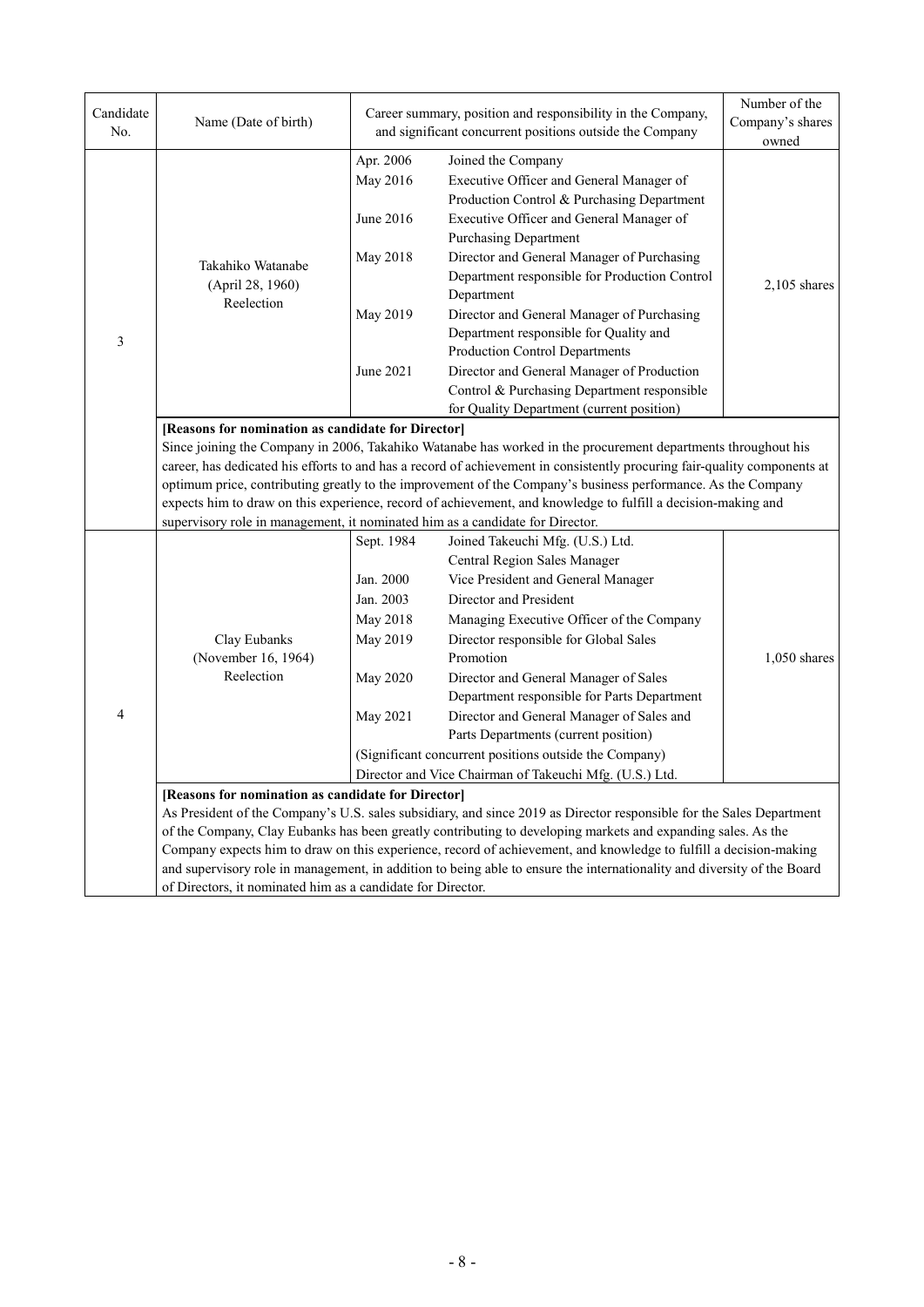| Candidate<br>No.   | Name (Date of birth)                                                                                                                                                                                                                                                                                                                                                                                                                                                                                                                                                                                                                                                                                                                             |                                                                         | Career summary, position and responsibility in the Company,<br>and significant concurrent positions outside the Company                                                                                                                                                                                                                                                                                                                                                                                                                                         | Number of the<br>Company's shares |  |  |  |
|--------------------|--------------------------------------------------------------------------------------------------------------------------------------------------------------------------------------------------------------------------------------------------------------------------------------------------------------------------------------------------------------------------------------------------------------------------------------------------------------------------------------------------------------------------------------------------------------------------------------------------------------------------------------------------------------------------------------------------------------------------------------------------|-------------------------------------------------------------------------|-----------------------------------------------------------------------------------------------------------------------------------------------------------------------------------------------------------------------------------------------------------------------------------------------------------------------------------------------------------------------------------------------------------------------------------------------------------------------------------------------------------------------------------------------------------------|-----------------------------------|--|--|--|
| 5                  | Osamu Kobayashi<br>(May 14, 1959)<br>Reelection                                                                                                                                                                                                                                                                                                                                                                                                                                                                                                                                                                                                                                                                                                  | Oct. 2015<br>June 2016<br>May 2017<br>May 2018<br>May 2019<br>Jan. 2021 | Joined the Company, General Manager of<br>Internal Auditing Office<br>General Manager of Production Control<br>Department<br>General Manager of Business Management<br>Department<br>Executive Officer and General Manager of<br><b>Business Management Department</b><br>Director and General Manager of Business<br>Management Department responsible for<br>General Affairs and Information System<br>Departments<br>Director and General Manager of Business<br>Management and General Affairs Departments<br>responsible for Information System Department | owned<br>$1,514$ shares           |  |  |  |
|                    | (current position)<br>[Reasons for nomination as candidate for Director]<br>Osamu Kobayashi possesses business experience from his previous work as a director in charge of the administrative<br>departments at a listed company, and since joining the Company in 2015, he has served as General Manager of the<br>Internal Auditing Office, Production Control Department, Business Management Department, and General Affairs<br>Department, contributing greatly to the development of the Company's management structure. As the Company expects<br>him to draw on this experience, record of achievement, and knowledge to fulfill a decision-making and supervisory role<br>in management, it nominated him as a candidate for Director. |                                                                         |                                                                                                                                                                                                                                                                                                                                                                                                                                                                                                                                                                 |                                   |  |  |  |
|                    | Hiroshi Yokoyama<br>(January 17, 1962)<br>Reelection                                                                                                                                                                                                                                                                                                                                                                                                                                                                                                                                                                                                                                                                                             | Apr. 1985<br>May 2016<br>May 2018<br>May 2020                           | Joined the Company<br>General Manager of Design & Development<br>Department<br>Executive Officer and General Manager of<br>Design & Development Department<br>Director and General Manager of Design &<br>Development Department (current position)                                                                                                                                                                                                                                                                                                             | 29,288 shares                     |  |  |  |
| 6                  | [Reasons for nomination as candidate for Director]<br>Since joining the Company in 1985, Hiroshi Yokoyama has worked in the Design & Development Department<br>throughout his career, and is currently managing the promotion of development projects for various new products and<br>continuing to release new products into the market in a timely manner as General Manager of the Design &<br>Development Department, contributing greatly to the improvement of the Company's business performance. As the<br>Company expects him to draw on this experience, record of achievement, and knowledge to fulfill a decision-making                                                                                                             |                                                                         |                                                                                                                                                                                                                                                                                                                                                                                                                                                                                                                                                                 |                                   |  |  |  |
| Notes:<br>1.<br>2. | and supervisory role in management, it nominated him as a candidate for Director.<br>There is no special interest between any of the candidates and the Company.<br>The number of the Company's shares held by candidate for Director Akio Takeuchi is stated above as 0 shares. The<br>Company was informed that, effective January 31, 2017, the 2,702,100 shares of the Company previously held by Mr.<br>Takeuchi were donated to the Takeuchi Scholarship Foundation, of which he is the Representative Director.<br>3. The number of the Company's shares held by each candidate includes the shares held through the Officer's Shareholding<br>Association, with fractional shares rounded down.                                          |                                                                         |                                                                                                                                                                                                                                                                                                                                                                                                                                                                                                                                                                 |                                   |  |  |  |

4. The Company has entered into a directors and officers liability insurance policy with an insurance company as provided for in Article 430-3, paragraph 1 of the Companies Act. The policy covers losses borne by the insureds for the legally mandated amount of indemnification and litigation expenses. Each candidate is included as an insured in the policy, and the full amount of the insurance premiums is borne by the Company. If the election of each candidate in this proposal is approved, they will continue to be an insured. However, there are certain reasons for coverage exclusions in the policy; for example, losses arising from claims for damages due to illegal acts committed by an insured are not covered. When the policy is renewed, the Company plans to renew the policy with the same terms.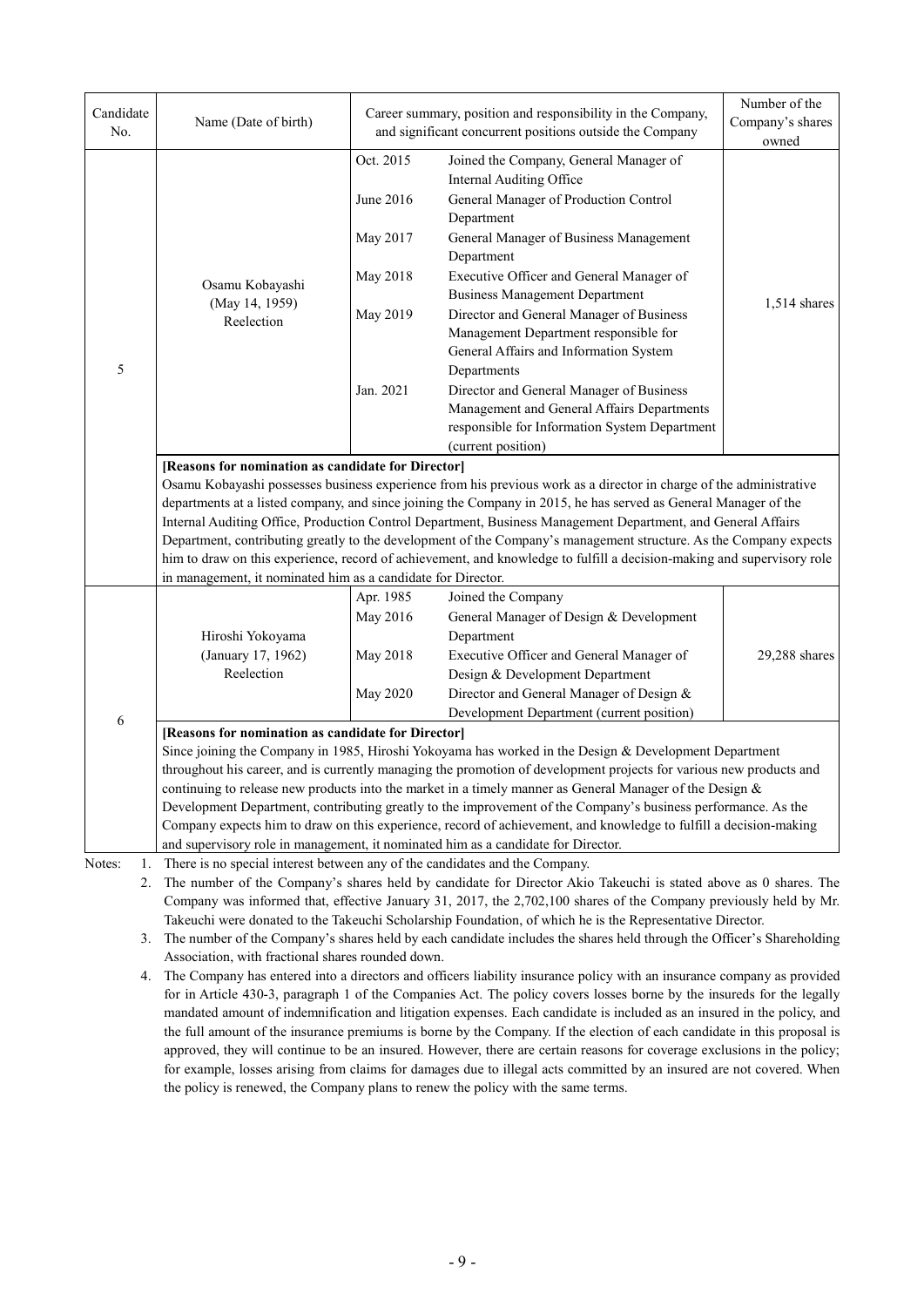### **Proposal No. 4** Election of Three Directors Who Are Audit and Supervisory Committee Members

The terms of office of all three Directors who are Audit and Supervisory Committee Members will expire at the conclusion of this meeting. Therefore, the Company proposes the election of three Directors who are Audit and Supervisory Committee Members.

The consent of the Audit and Supervisory Committee has been obtained for this proposal.

| Candidate<br>No. | Name              | Current position and responsibility in the<br>Company | Attendance at<br>Board of Directors<br>meetings $(*)$ | Attendance at<br>Board of Audit<br>and Supervisory<br>Committee<br>meetings |
|------------------|-------------------|-------------------------------------------------------|-------------------------------------------------------|-----------------------------------------------------------------------------|
|                  | Minoru Kusama     |                                                       |                                                       |                                                                             |
|                  | Reelection        | Outside Director, Full-time Audit and                 | 16/16                                                 | 16/16                                                                       |
|                  | Outside           | Supervisory Committee Member                          | $(100\%)$                                             | $(100\%)$                                                                   |
|                  | Independent       |                                                       |                                                       |                                                                             |
|                  | Akihiko Kobayashi |                                                       |                                                       |                                                                             |
| $\overline{2}$   | Reelection        | Outside Director, Audit and Supervisory               | 16/16                                                 | 16/16                                                                       |
|                  | Outside           | Committee Member                                      | $(100\%)$                                             | $(100\%)$                                                                   |
|                  | Independent       |                                                       |                                                       |                                                                             |
|                  | Michio Iwabuchi   |                                                       |                                                       |                                                                             |
|                  | Reelection        | Outside Director, Audit and Supervisory               | 16/16                                                 | 16/16                                                                       |
| 3                | Outside           | Committee Member                                      | $(100\%)$                                             | $(100\%)$                                                                   |
|                  | Independent       |                                                       |                                                       |                                                                             |

The candidates for Director who is an Audit and Supervisory Committee Member are as follows:

\* In addition to the number of Board of Directors meetings above, one resolution was adopted in writing, which is regarded as having been resolved by the Board of Directors pursuant to Article 370 of the Companies Act and Article 27 of the Articles of Incorporation of the Company.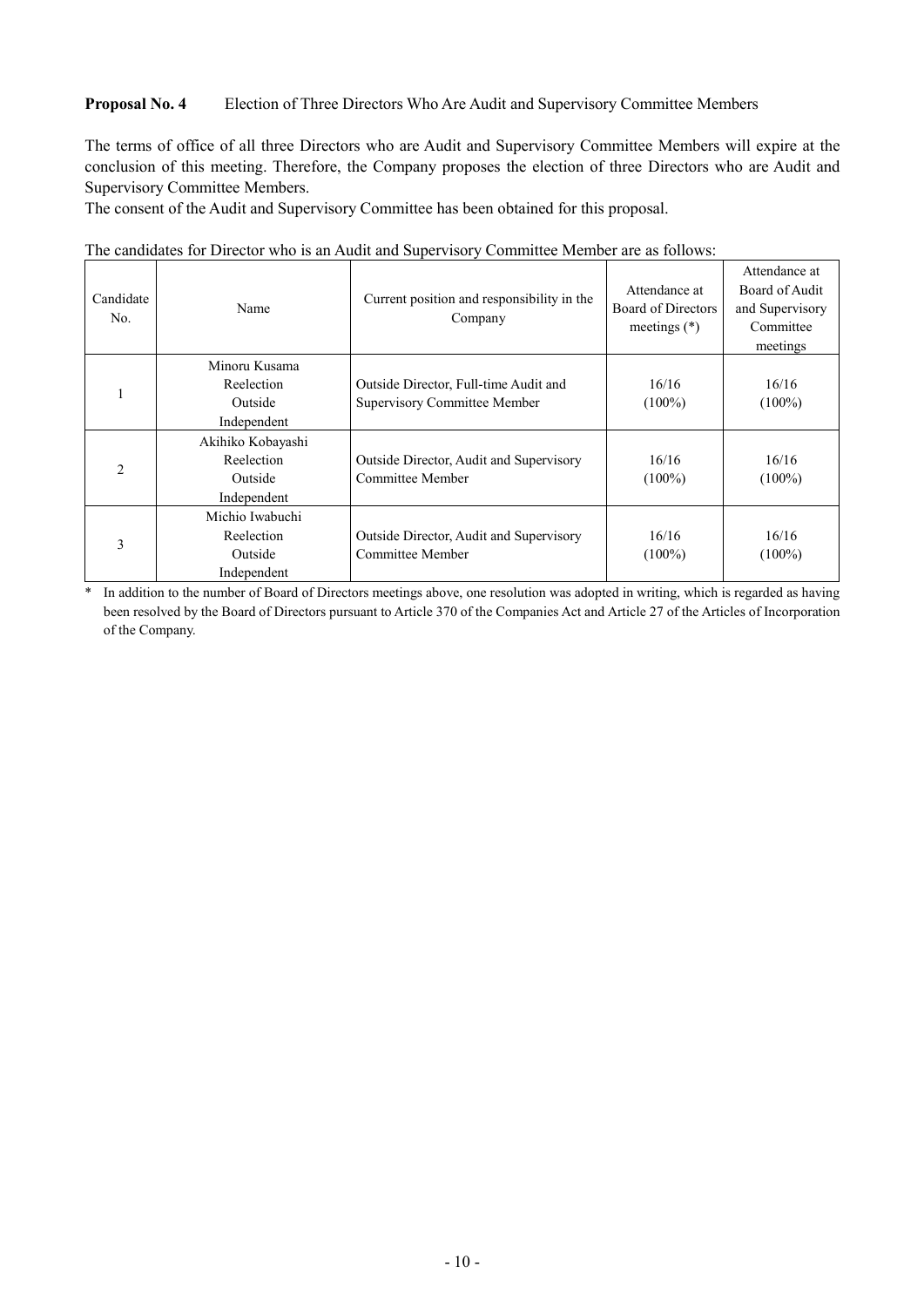| Candidate<br>No. | Name (Date of birth)                                                                                                                                                                                                                                                                                                                                                                                                                                                                                                                                                                                                                                                                                                                                                                                                                                                                                                                                                                                                                                                                                                                                                                                                                                                                                                                                                                                                                                                                                                                                                    |                                                                                                                                                                                                                                                                                                                        | Career summary, position and responsibility in the Company,<br>and significant concurrent positions outside the Company |                |  |  |
|------------------|-------------------------------------------------------------------------------------------------------------------------------------------------------------------------------------------------------------------------------------------------------------------------------------------------------------------------------------------------------------------------------------------------------------------------------------------------------------------------------------------------------------------------------------------------------------------------------------------------------------------------------------------------------------------------------------------------------------------------------------------------------------------------------------------------------------------------------------------------------------------------------------------------------------------------------------------------------------------------------------------------------------------------------------------------------------------------------------------------------------------------------------------------------------------------------------------------------------------------------------------------------------------------------------------------------------------------------------------------------------------------------------------------------------------------------------------------------------------------------------------------------------------------------------------------------------------------|------------------------------------------------------------------------------------------------------------------------------------------------------------------------------------------------------------------------------------------------------------------------------------------------------------------------|-------------------------------------------------------------------------------------------------------------------------|----------------|--|--|
|                  | Minoru Kusama<br>(July 13, 1955)<br>Reelection<br>Outside<br>Independent                                                                                                                                                                                                                                                                                                                                                                                                                                                                                                                                                                                                                                                                                                                                                                                                                                                                                                                                                                                                                                                                                                                                                                                                                                                                                                                                                                                                                                                                                                | Joined The Hachijuni Bank, Ltd.<br>Apr. 1980<br>Oct. 2003<br>General Manager of Chino Station-front Branch<br>Mar. 2008<br>General Manager of Audit Office<br>May 2012<br>Full-time Auditor of the Company<br>May 2016<br>Outside Director (Full-time Audit and<br>Supervisory Committee Member) (current<br>position) |                                                                                                                         | $2,055$ shares |  |  |
|                  | * Minoru Kusama is a candidate for outside Director.                                                                                                                                                                                                                                                                                                                                                                                                                                                                                                                                                                                                                                                                                                                                                                                                                                                                                                                                                                                                                                                                                                                                                                                                                                                                                                                                                                                                                                                                                                                    |                                                                                                                                                                                                                                                                                                                        |                                                                                                                         |                |  |  |
|                  |                                                                                                                                                                                                                                                                                                                                                                                                                                                                                                                                                                                                                                                                                                                                                                                                                                                                                                                                                                                                                                                                                                                                                                                                                                                                                                                                                                                                                                                                                                                                                                         |                                                                                                                                                                                                                                                                                                                        | [Reasons for nomination as candidate for outside Director who is an Audit and Supervisory Committee Member              |                |  |  |
|                  | and outline of expected role]                                                                                                                                                                                                                                                                                                                                                                                                                                                                                                                                                                                                                                                                                                                                                                                                                                                                                                                                                                                                                                                                                                                                                                                                                                                                                                                                                                                                                                                                                                                                           |                                                                                                                                                                                                                                                                                                                        |                                                                                                                         |                |  |  |
|                  | Minoru Kusama possesses considerable knowledge related to finance and accounting gained from his many years of                                                                                                                                                                                                                                                                                                                                                                                                                                                                                                                                                                                                                                                                                                                                                                                                                                                                                                                                                                                                                                                                                                                                                                                                                                                                                                                                                                                                                                                          |                                                                                                                                                                                                                                                                                                                        |                                                                                                                         |                |  |  |
|                  | experience at a bank. The Company proposes his election as an outside Director in expectation that he will continue to                                                                                                                                                                                                                                                                                                                                                                                                                                                                                                                                                                                                                                                                                                                                                                                                                                                                                                                                                                                                                                                                                                                                                                                                                                                                                                                                                                                                                                                  |                                                                                                                                                                                                                                                                                                                        |                                                                                                                         |                |  |  |
|                  | apply this wealth of work experience to the audit and supervision of the Company's management, and from a neutral<br>position, participate in the selection of officer candidates and the determination of officer compensation. He has never                                                                                                                                                                                                                                                                                                                                                                                                                                                                                                                                                                                                                                                                                                                                                                                                                                                                                                                                                                                                                                                                                                                                                                                                                                                                                                                           |                                                                                                                                                                                                                                                                                                                        |                                                                                                                         |                |  |  |
|                  |                                                                                                                                                                                                                                                                                                                                                                                                                                                                                                                                                                                                                                                                                                                                                                                                                                                                                                                                                                                                                                                                                                                                                                                                                                                                                                                                                                                                                                                                                                                                                                         |                                                                                                                                                                                                                                                                                                                        | in the past been involved in the management of a company. However, the Company judges he will appropriately fulfill     |                |  |  |
|                  |                                                                                                                                                                                                                                                                                                                                                                                                                                                                                                                                                                                                                                                                                                                                                                                                                                                                                                                                                                                                                                                                                                                                                                                                                                                                                                                                                                                                                                                                                                                                                                         |                                                                                                                                                                                                                                                                                                                        | his duties as an outside Director who is an Audit and Supervisory Committee Member based on the above reasons.          |                |  |  |
|                  |                                                                                                                                                                                                                                                                                                                                                                                                                                                                                                                                                                                                                                                                                                                                                                                                                                                                                                                                                                                                                                                                                                                                                                                                                                                                                                                                                                                                                                                                                                                                                                         |                                                                                                                                                                                                                                                                                                                        | Mr. Kusama is currently an outside Director who is an Audit and Supervisory Committee Member of the Company, and        |                |  |  |
| $\mathbf{1}$     | at the conclusion of this meeting, his tenure will have been six years.                                                                                                                                                                                                                                                                                                                                                                                                                                                                                                                                                                                                                                                                                                                                                                                                                                                                                                                                                                                                                                                                                                                                                                                                                                                                                                                                                                                                                                                                                                 |                                                                                                                                                                                                                                                                                                                        |                                                                                                                         |                |  |  |
|                  | [Registration as Independent Officer]                                                                                                                                                                                                                                                                                                                                                                                                                                                                                                                                                                                                                                                                                                                                                                                                                                                                                                                                                                                                                                                                                                                                                                                                                                                                                                                                                                                                                                                                                                                                   |                                                                                                                                                                                                                                                                                                                        |                                                                                                                         |                |  |  |
|                  | Minoru Kusama satisfies the "Standards for Independence of Outside Directors" established by the Company and the<br>requirements for an independent officer as provided for by Tokyo Stock Exchange, Inc. Please note that Mr. Kusama<br>had served in the past as a person who executed business of The Hachijuni Bank, Ltd., a bank with which the Company<br>does business. However, since there have been no borrowings made by the Company from The Hachijuni Bank, Ltd.<br>during the last three fiscal years, and since he left The Hachijuni Bank, Ltd. ten years ago, the Company deems that he<br>maintains sufficient independence.<br>The Company has submitted notification to Tokyo Stock Exchange, Inc. that Mr. Kusama has been appointed as an<br>independent officer as provided for by the aforementioned exchange. If his reelection is approved, the Company plans<br>for his appointment as an independent officer to continue.<br>[Limited liability agreements with outside Director who is an Audit and Supervisory Committee Member]<br>Pursuant to Article 427, paragraph 1 of the Companies Act, the Company has entered into an agreement with Minoru<br>Kusama to limit his liability for damages under Article 423, paragraph 1 of the Companies Act. The maximum amount<br>of liability for damages under this agreement is the minimum liability amount provided for in Article 425, paragraph 1<br>of the same Act. If the reelection of Mr. Kusama is approved, the Company plans to renew the aforementioned<br>agreement with him. |                                                                                                                                                                                                                                                                                                                        |                                                                                                                         |                |  |  |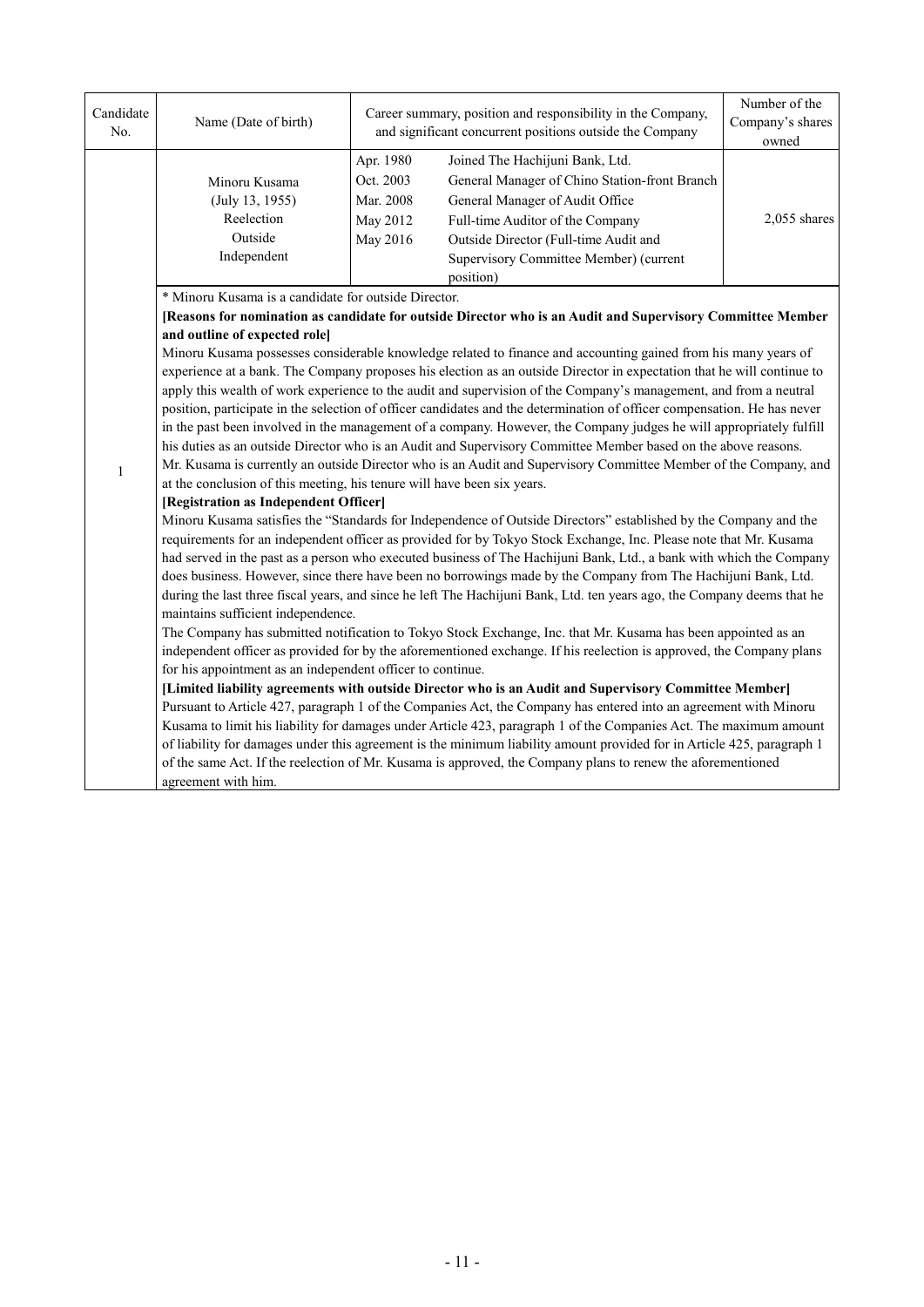| Candidate<br>No. | Name (Date of birth)                                                                                                                                                                                                                                                                                                                                                                                                                                                                                                                                                                                                                                                                                                                                                                                                                                                                                                                                                                                                                                                                                                                                                                                                                                                                                                                                                   |                                                                                                                              | Career summary, position and responsibility in the Company,<br>and significant concurrent positions outside the Company                                                                                                                                                                                                                                                                                                                                                                                                                                                                                                                                                                                                                                                                                                                                                                                                                                                                                                                                                             | Number of the<br>Company's shares<br>owned |  |  |
|------------------|------------------------------------------------------------------------------------------------------------------------------------------------------------------------------------------------------------------------------------------------------------------------------------------------------------------------------------------------------------------------------------------------------------------------------------------------------------------------------------------------------------------------------------------------------------------------------------------------------------------------------------------------------------------------------------------------------------------------------------------------------------------------------------------------------------------------------------------------------------------------------------------------------------------------------------------------------------------------------------------------------------------------------------------------------------------------------------------------------------------------------------------------------------------------------------------------------------------------------------------------------------------------------------------------------------------------------------------------------------------------|------------------------------------------------------------------------------------------------------------------------------|-------------------------------------------------------------------------------------------------------------------------------------------------------------------------------------------------------------------------------------------------------------------------------------------------------------------------------------------------------------------------------------------------------------------------------------------------------------------------------------------------------------------------------------------------------------------------------------------------------------------------------------------------------------------------------------------------------------------------------------------------------------------------------------------------------------------------------------------------------------------------------------------------------------------------------------------------------------------------------------------------------------------------------------------------------------------------------------|--------------------------------------------|--|--|
|                  |                                                                                                                                                                                                                                                                                                                                                                                                                                                                                                                                                                                                                                                                                                                                                                                                                                                                                                                                                                                                                                                                                                                                                                                                                                                                                                                                                                        | Apr. 1986<br>June 1990                                                                                                       | Registered as an attorney at law (Tokyo Bar<br>Association)<br>Joined Yoshihiro Kataoka Law Firm<br>Partner of Kataoka & Kobayashi LPC (current<br>position)                                                                                                                                                                                                                                                                                                                                                                                                                                                                                                                                                                                                                                                                                                                                                                                                                                                                                                                        |                                            |  |  |
|                  | Akihiko Kobayashi<br>(November 29, 1959)                                                                                                                                                                                                                                                                                                                                                                                                                                                                                                                                                                                                                                                                                                                                                                                                                                                                                                                                                                                                                                                                                                                                                                                                                                                                                                                               | Apr. 2007<br>May 2015                                                                                                        |                                                                                                                                                                                                                                                                                                                                                                                                                                                                                                                                                                                                                                                                                                                                                                                                                                                                                                                                                                                                                                                                                     |                                            |  |  |
|                  | Reelection<br>Outside<br>Independent                                                                                                                                                                                                                                                                                                                                                                                                                                                                                                                                                                                                                                                                                                                                                                                                                                                                                                                                                                                                                                                                                                                                                                                                                                                                                                                                   | Apr. 2016                                                                                                                    | Outside Director of the Company<br>Professor of Chuo Law School (current<br>position)                                                                                                                                                                                                                                                                                                                                                                                                                                                                                                                                                                                                                                                                                                                                                                                                                                                                                                                                                                                               | 954 shares                                 |  |  |
|                  |                                                                                                                                                                                                                                                                                                                                                                                                                                                                                                                                                                                                                                                                                                                                                                                                                                                                                                                                                                                                                                                                                                                                                                                                                                                                                                                                                                        | May 2016                                                                                                                     | Outside Director (Audit and Supervisory<br>Committee Member) of the Company (current<br>position)                                                                                                                                                                                                                                                                                                                                                                                                                                                                                                                                                                                                                                                                                                                                                                                                                                                                                                                                                                                   |                                            |  |  |
|                  |                                                                                                                                                                                                                                                                                                                                                                                                                                                                                                                                                                                                                                                                                                                                                                                                                                                                                                                                                                                                                                                                                                                                                                                                                                                                                                                                                                        | (Significant concurrent positions outside the Company)<br>Partner of Kataoka & Kobayashi LPC<br>Professor of Chuo Law School |                                                                                                                                                                                                                                                                                                                                                                                                                                                                                                                                                                                                                                                                                                                                                                                                                                                                                                                                                                                                                                                                                     |                                            |  |  |
| 2                | and outline of expected role]<br>prior to transitioning to a company with an Audit and Supervisory Committee).<br>[Registration as Independent Officer]                                                                                                                                                                                                                                                                                                                                                                                                                                                                                                                                                                                                                                                                                                                                                                                                                                                                                                                                                                                                                                                                                                                                                                                                                |                                                                                                                              | [Reasons for nomination as candidate for outside Director who is an Audit and Supervisory Committee Member<br>Akihiko Kobayashi possesses abundant experience and deep insight as an attorney at law, as well as achievements as a<br>law school professor. The Company proposes his election as an outside Director in expectation that he will continue to<br>apply this knowledge to the audit and supervision of the Company's management, and from a neutral position,<br>participate in the selection of officer candidates and the determination of officer compensation. He has never in the past<br>been involved in the management of a company. However, the Company judges he will appropriately fulfill his duties<br>as an outside Director who is an Audit and Supervisory Committee Member based on the above reasons.<br>Mr. Kobayashi is currently an outside Director who is an Audit and Supervisory Committee Member of the Company,<br>and at the conclusion of this meeting, his tenure will have been seven years (including one year as an outside Auditor |                                            |  |  |
|                  | Akihiko Kobayashi satisfies the "Standards for Independence of Outside Directors" established by the Company and<br>the requirements for an independent officer as provided for by Tokyo Stock Exchange, Inc. In addition, the Company<br>does not engage in business transactions with Mr. Kobayashi or with any organization or group he belongs to.<br>Accordingly, the Company deems that he maintains sufficient independence.<br>The Company has submitted notification to Tokyo Stock Exchange, Inc. that Mr. Kobayashi has been appointed as an<br>independent officer as provided for by the aforementioned exchange. If his reelection is approved, the Company plans<br>for his appointment as an independent officer to continue.<br>[Limited liability agreements with outside Director who is an Audit and Supervisory Committee Member]<br>Pursuant to Article 427, paragraph 1 of the Companies Act, the Company has entered into an agreement with Akihiko<br>Kobayashi to limit his liability for damages under Article 423, paragraph 1 of the Companies Act. The maximum<br>amount of liability for damages under this agreement is the minimum liability amount provided for in Article 425,<br>paragraph 1 of the same Act. If the reelection of Mr. Kobayashi is approved, the Company plans to renew the<br>aforementioned agreement with him. |                                                                                                                              |                                                                                                                                                                                                                                                                                                                                                                                                                                                                                                                                                                                                                                                                                                                                                                                                                                                                                                                                                                                                                                                                                     |                                            |  |  |
|                  |                                                                                                                                                                                                                                                                                                                                                                                                                                                                                                                                                                                                                                                                                                                                                                                                                                                                                                                                                                                                                                                                                                                                                                                                                                                                                                                                                                        |                                                                                                                              |                                                                                                                                                                                                                                                                                                                                                                                                                                                                                                                                                                                                                                                                                                                                                                                                                                                                                                                                                                                                                                                                                     |                                            |  |  |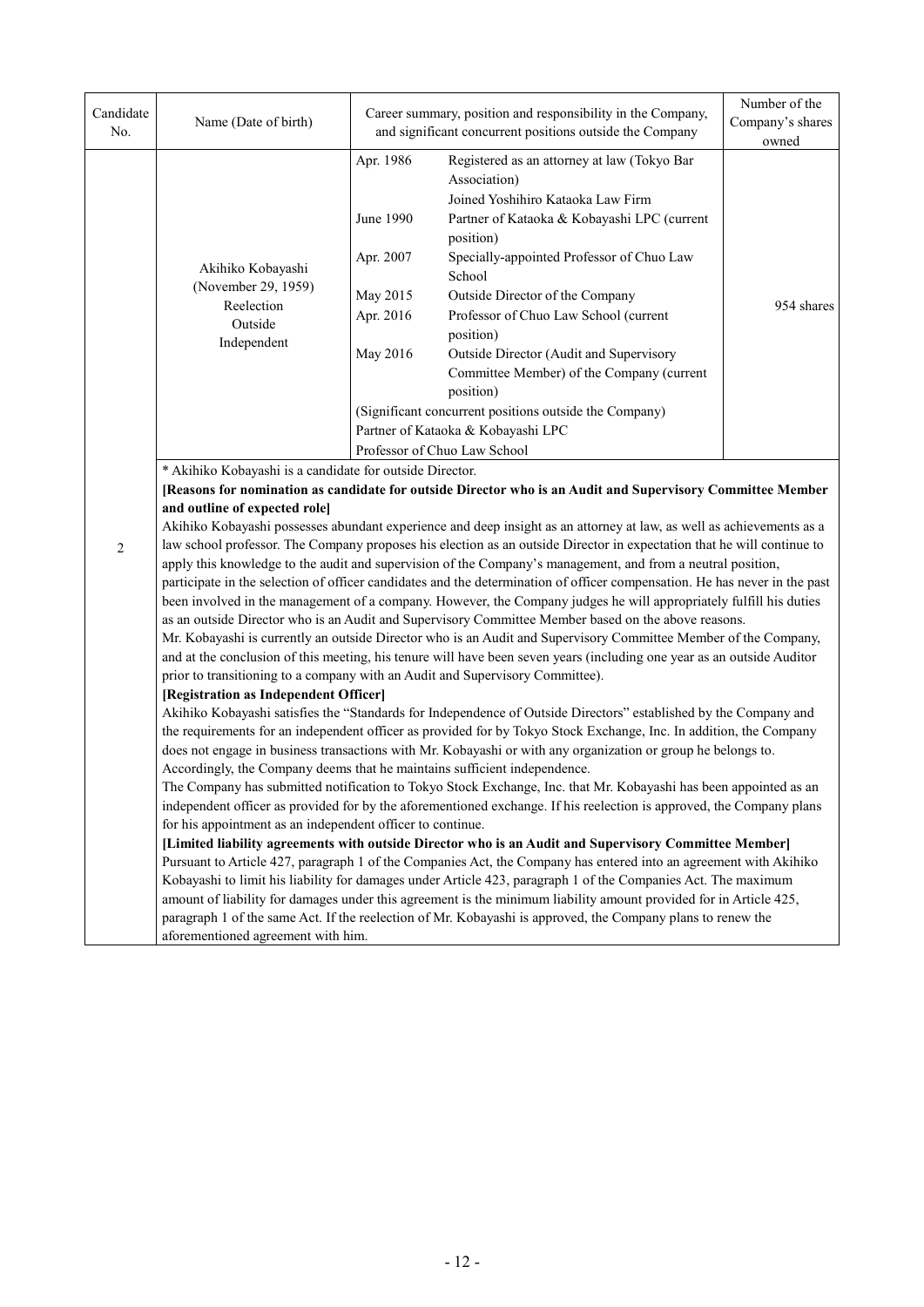| Candidate<br>No. | Name (Date of birth)                                                                                                   |                                                                                                                                                                      | Career summary, position and responsibility in the Company,<br>and significant concurrent positions outside the Company                                                                                                                   | Number of the<br>Company's shares<br>owned |  |  |  |  |
|------------------|------------------------------------------------------------------------------------------------------------------------|----------------------------------------------------------------------------------------------------------------------------------------------------------------------|-------------------------------------------------------------------------------------------------------------------------------------------------------------------------------------------------------------------------------------------|--------------------------------------------|--|--|--|--|
|                  |                                                                                                                        | Oct. 1979<br>Aug. 1983                                                                                                                                               | Joined Coopers & Lybrand (later Chuo Audit<br>Corporation)<br>Registered as a certified public accountant                                                                                                                                 |                                            |  |  |  |  |
|                  |                                                                                                                        | Sept. 1984                                                                                                                                                           | Joined Chuo Audit Corporation (later Chuo<br>Shinko Audit Corporation)                                                                                                                                                                    |                                            |  |  |  |  |
|                  |                                                                                                                        | Aug. 1992                                                                                                                                                            | Partner of Chuo Shinko Audit Corporation<br>(later MISUZU Audit Corporation)                                                                                                                                                              |                                            |  |  |  |  |
|                  |                                                                                                                        | <b>July 2007</b>                                                                                                                                                     | Senior Partner of Ernst & Young ShinNihon<br>(current Ernst & Young ShinNihon LLC)                                                                                                                                                        |                                            |  |  |  |  |
|                  |                                                                                                                        | <b>July 2017</b>                                                                                                                                                     | Principal of Michio Iwabuchi Certified Public<br>Accountant Office (current position)                                                                                                                                                     |                                            |  |  |  |  |
|                  | Michio Iwabuchi<br>(December 15, 1955)                                                                                 | May 2018                                                                                                                                                             | Outside Director (Audit and Supervisory<br>Committee Member) of the Company (current<br>position)                                                                                                                                         |                                            |  |  |  |  |
|                  | Reelection<br>Outside                                                                                                  | June 2018                                                                                                                                                            | Managing Director of Matsusho Gakuen<br>(current position)                                                                                                                                                                                | 605 shares                                 |  |  |  |  |
|                  | Independent                                                                                                            |                                                                                                                                                                      | External Auditor of R&C Holdings Co., Ltd.<br>(current position)                                                                                                                                                                          |                                            |  |  |  |  |
|                  |                                                                                                                        | June 2020                                                                                                                                                            | Outside Corporate Auditor of KISSEI<br>PHARMACEUTICAL CO., LTD. (current<br>position)                                                                                                                                                     |                                            |  |  |  |  |
|                  |                                                                                                                        |                                                                                                                                                                      | (Significant concurrent positions outside the Company)                                                                                                                                                                                    |                                            |  |  |  |  |
|                  |                                                                                                                        |                                                                                                                                                                      | Managing Director of Matsusho Gakuen                                                                                                                                                                                                      |                                            |  |  |  |  |
|                  |                                                                                                                        |                                                                                                                                                                      | External Auditor of R&C Holdings Co., Ltd.                                                                                                                                                                                                |                                            |  |  |  |  |
|                  |                                                                                                                        | Outside Corporate Auditor of KISSEI PHARMACEUTICAL                                                                                                                   |                                                                                                                                                                                                                                           |                                            |  |  |  |  |
| 3                |                                                                                                                        | CO., LTD.                                                                                                                                                            |                                                                                                                                                                                                                                           |                                            |  |  |  |  |
|                  |                                                                                                                        | Principal of Michio Iwabuchi Certified Public Accountant<br>Office                                                                                                   |                                                                                                                                                                                                                                           |                                            |  |  |  |  |
|                  |                                                                                                                        | * Michio Iwabuchi is a candidate for outside Director.<br>[Reasons for nomination as candidate for outside Director who is an Audit and Supervisory Committee Member |                                                                                                                                                                                                                                           |                                            |  |  |  |  |
|                  | and outline of expected role]                                                                                          |                                                                                                                                                                      |                                                                                                                                                                                                                                           |                                            |  |  |  |  |
|                  |                                                                                                                        |                                                                                                                                                                      | Michio Iwabuchi possesses specialized knowledge related to finance and accounting as a certified public accountant.                                                                                                                       |                                            |  |  |  |  |
|                  | The Company proposes his election as an outside Director in expectation that he will continue to apply this knowledge  |                                                                                                                                                                      |                                                                                                                                                                                                                                           |                                            |  |  |  |  |
|                  | to the audit and supervision of the Company's management, and from a neutral position, participate in the selection of |                                                                                                                                                                      |                                                                                                                                                                                                                                           |                                            |  |  |  |  |
|                  |                                                                                                                        |                                                                                                                                                                      | officer candidates and the determination of officer compensation. He has never in the past been involved in the<br>management of a company. However, the Company judges he will appropriately fulfill his duties as an outside Director   |                                            |  |  |  |  |
|                  | who is an Audit and Supervisory Committee Member based on the above reasons.                                           |                                                                                                                                                                      |                                                                                                                                                                                                                                           |                                            |  |  |  |  |
|                  |                                                                                                                        |                                                                                                                                                                      | Mr. Iwabuchi is currently an outside Director who is an Audit and Supervisory Committee Member of the Company,                                                                                                                            |                                            |  |  |  |  |
|                  | and at the conclusion of this meeting, his tenure will have been four years.                                           |                                                                                                                                                                      |                                                                                                                                                                                                                                           |                                            |  |  |  |  |
|                  | [Registration as Independent Officer]                                                                                  |                                                                                                                                                                      |                                                                                                                                                                                                                                           |                                            |  |  |  |  |
|                  |                                                                                                                        |                                                                                                                                                                      | Michio Iwabuchi satisfies the "Standards for Independence of Outside Directors" established by the Company and the<br>requirements for an independent officer as provided for by Tokyo Stock Exchange, Inc. In addition, the Company does |                                            |  |  |  |  |
|                  |                                                                                                                        |                                                                                                                                                                      | not engage in business transactions with Mr. Iwabuchi or with any organization or group he belongs to. Accordingly, the                                                                                                                   |                                            |  |  |  |  |
|                  | Company deems that he maintains sufficient independence.                                                               |                                                                                                                                                                      |                                                                                                                                                                                                                                           |                                            |  |  |  |  |
|                  |                                                                                                                        |                                                                                                                                                                      | The Company has submitted notification to Tokyo Stock Exchange, Inc. that Mr. Iwabuchi has been appointed as an                                                                                                                           |                                            |  |  |  |  |
|                  | independent officer as provided for by the aforementioned exchange. If his reelection is approved, the Company plans   |                                                                                                                                                                      |                                                                                                                                                                                                                                           |                                            |  |  |  |  |
|                  | for his appointment as an independent officer to continue.                                                             |                                                                                                                                                                      | [Limited liability agreements with outside Director who is an Audit and Supervisory Committee Member]                                                                                                                                     |                                            |  |  |  |  |
|                  |                                                                                                                        |                                                                                                                                                                      | Pursuant to Article 427, paragraph 1 of the Companies Act, the Company has entered into an agreement with Michio                                                                                                                          |                                            |  |  |  |  |
|                  |                                                                                                                        |                                                                                                                                                                      | Iwabuchi to limit his liability for damages under Article 423, paragraph 1 of the Companies Act. The maximum amount                                                                                                                       |                                            |  |  |  |  |
|                  |                                                                                                                        |                                                                                                                                                                      | of liability for damages under this agreement is the minimum liability amount provided for in Article 425, paragraph 1                                                                                                                    |                                            |  |  |  |  |
|                  |                                                                                                                        |                                                                                                                                                                      | of the same Act. If the reelection of Mr. Iwabuchi is approved, the Company plans to renew the aforementioned                                                                                                                             |                                            |  |  |  |  |
|                  | agreement with him.                                                                                                    |                                                                                                                                                                      |                                                                                                                                                                                                                                           |                                            |  |  |  |  |
| Notes:<br>1.     | There is no special interest between any of the candidates and the Company.                                            |                                                                                                                                                                      |                                                                                                                                                                                                                                           |                                            |  |  |  |  |

2. The Company has entered into a directors and officers liability insurance policy with an insurance company as provided for in Article 430-3, paragraph 1 of the Companies Act. The policy covers losses borne by the insureds for the legally mandated amount of indemnification and litigation expenses. Each candidate is included as an insured in the policy, and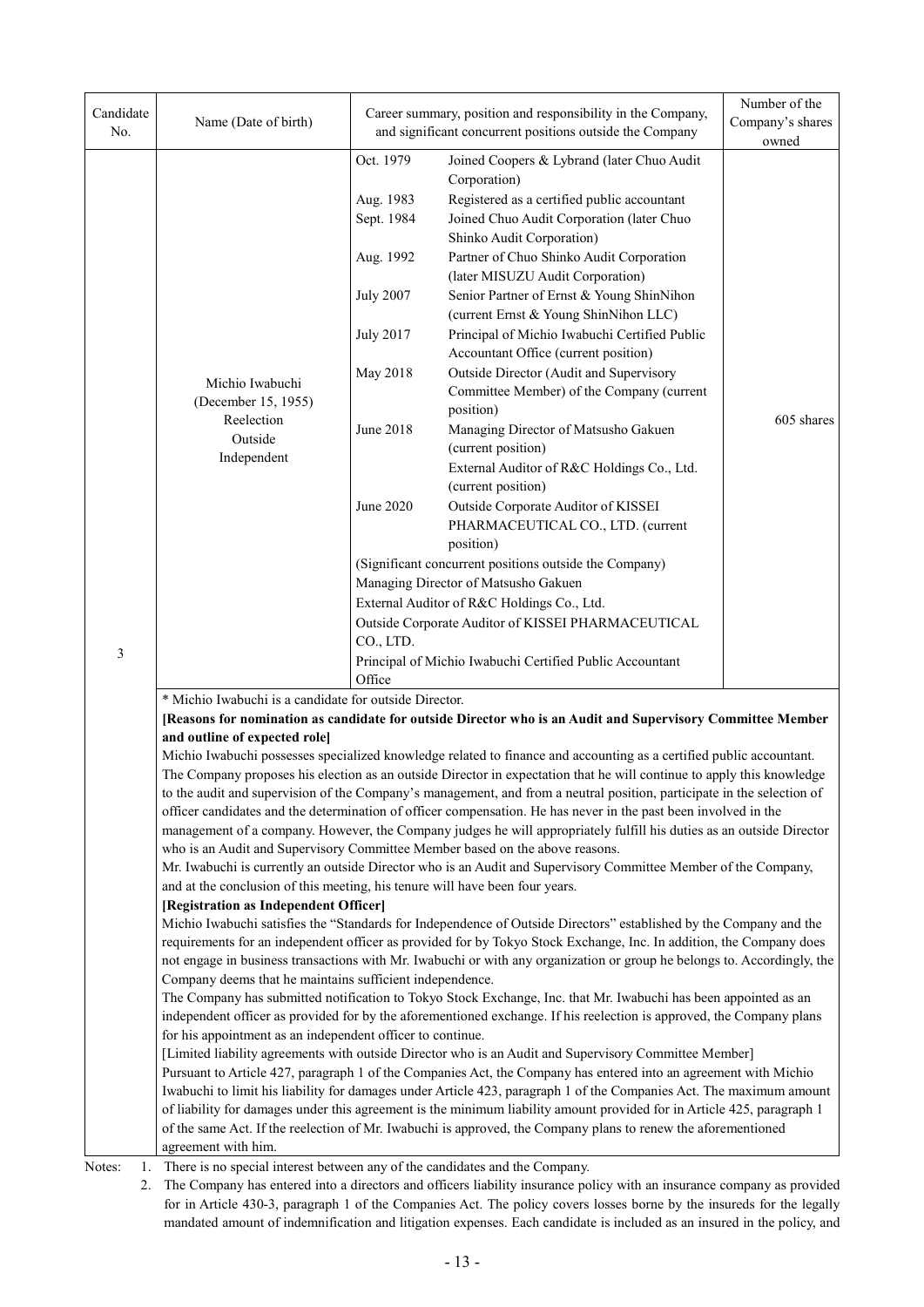the full amount of the insurance premiums is borne by the Company. If the election of each candidate in this proposal is approved, they will continue to be an insured. However, there are certain reasons for coverage exclusions in the policy; for example, losses arising from claims for damages due to illegal acts committed by an insured are not covered. When the policy is renewed, the Company plans to renew the policy with the same terms.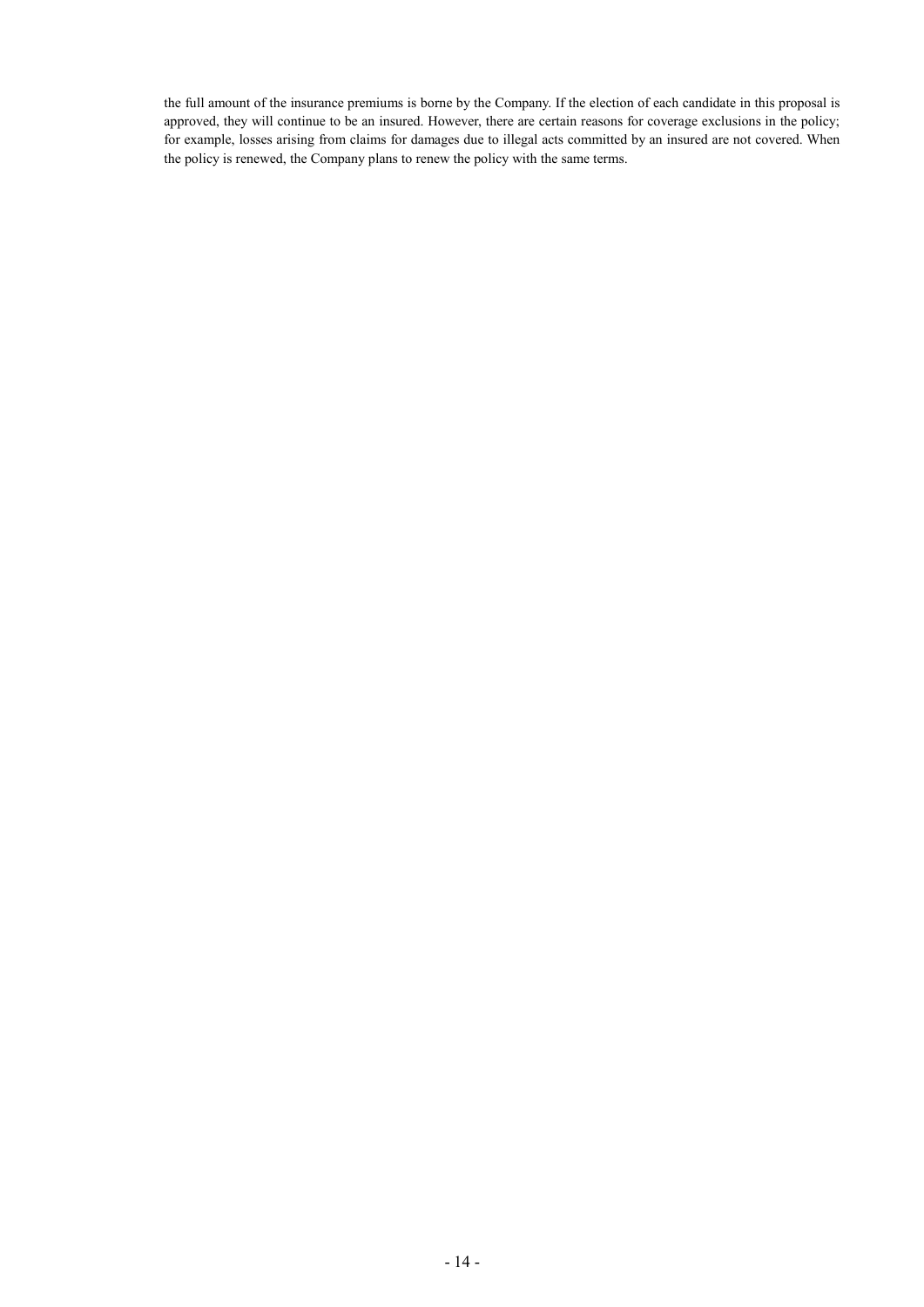### **Proposal No. 5** Election of One Substitute Director Who Is an Audit and Supervisory Committee Member

The Company requests approval for the election of one substitute Director who is an Audit and Supervisory Committee Member to be ready to fill a vacant position should the number of Directors who are Audit and Supervisory Committee Members fall below the number required by laws and regulations. The consent of the Audit and Supervisory Committee has been obtained for this proposal.

The candidate for substitute Director who is an Audit and Supervisory Committee Member is as follows:

| Name (Date of birth)                                             |                                                        | Career summary, position and responsibility in the Company, and significant<br>concurrent positions outside the Company | Number of the<br>Company's shares<br>owned |  |  |  |
|------------------------------------------------------------------|--------------------------------------------------------|-------------------------------------------------------------------------------------------------------------------------|--------------------------------------------|--|--|--|
|                                                                  | Apr. 1994                                              | Registered as an attorney at law (Tokyo Bar Association)                                                                |                                            |  |  |  |
|                                                                  |                                                        | Joined Kataoka & Kobayashi LPC                                                                                          |                                            |  |  |  |
| Yoshitaka Uchiyama<br>(August 7, 1965)<br>Outside<br>Independent | <b>July 2004</b>                                       | Principal of Uchiyama Yoshitaka Law Office (current<br>position)                                                        |                                            |  |  |  |
|                                                                  | Mar. 2013                                              | Outside Director of Central Servicer Corporation (current<br>position)                                                  | 0 shares                                   |  |  |  |
|                                                                  | (Significant concurrent positions outside the Company) |                                                                                                                         |                                            |  |  |  |
|                                                                  |                                                        | Principal of Uchiyama Yoshitaka Law Office                                                                              |                                            |  |  |  |
|                                                                  | Outside Director of Central Servicer Corporation       |                                                                                                                         |                                            |  |  |  |

\* Yoshitaka Uchiyama is a candidate for a substitute outside Director.

**[Reasons for nomination as a candidate for substitute outside Director who is an Audit and Supervisory Committee Member and outline of expected role]**

Yoshitaka Uchiyama possesses abundant experience as an attorney at law and is familiar with corporate legal affairs as well as civil and commercial law in general. He also has experience as an outside director of a company. The Company proposes his election as a substitute outside Director who is an Audit and Supervisory Committee Member in expectation that he will apply this knowledge to the audit and supervision of the Company's management, and from a neutral position, participate in the selection of officer candidates and the determination of officer compensation. He has never in the past been involved in the management of a company except as an outside director. However, the Company judges he will appropriately fulfill his duties as an outside Director who is an Audit and Supervisory Committee Member based on the above reasons.

#### **[Registration as Independent Officer]**

Yoshitaka Uchiyama satisfies the "Standards for Independence of Outside Directors" established by the Company and the requirements for an independent officer as provided for by Tokyo Stock Exchange, Inc. The Company engages in transactions including commission of legal services with Uchiyama Yoshitaka Law Office, of which Mr. Uchiyama is the Principal. However, the transaction amount in the fiscal year under review was a small amount of less than ¥500 thousand. Accordingly, the Company deems that he maintains sufficient independence.

If the election of Mr. Uchiyama is approved, in the event of his assuming the office of Director who is an Audit and Supervisory Committee Member, the Company plans to submit notification to Tokyo Stock Exchange, Inc., concerning his appointment as an independent officer as provided for by the aforementioned exchange.

#### **[Limited liability agreements with Director who is an Audit and Supervisory Committee Member]**

If the election of Yoshitaka Uchiyama is approved, and if he assumes the office of Director who is an Audit and Supervisory Committee Member, pursuant to Article 427, paragraph 1 of the Companies Act, the Company plans to enter into an agreement with him to limit his liability for damages under Article 423, paragraph 1 of the same Act. Pursuant to this agreement, the defined maximum amount of liability for damages is the minimum liability amount provided for under Article 425, paragraph 1 of the same Act.

Notes: 1. There is no special interest between the candidate and the Company.

2. The Company has entered into a directors and officers liability insurance policy with an insurance company as provided for in Article 430-3, paragraph 1 of the Companies Act. The policy covers losses borne by the insureds for the legally mandated amount of indemnification and litigation expenses. If Yoshitaka Uchiyama assumes the office of Director who is an Audit and Supervisory Committee Member, he will be insured under the policy, and the Company plans to bear the full amount of the insurance premiums. However, there are certain reasons for coverage exclusions in the policy; for example, losses arising from claims for damages due to illegal acts committed by an insured are not covered. When the policy is renewed, the Company plans to renew the policy with the same terms.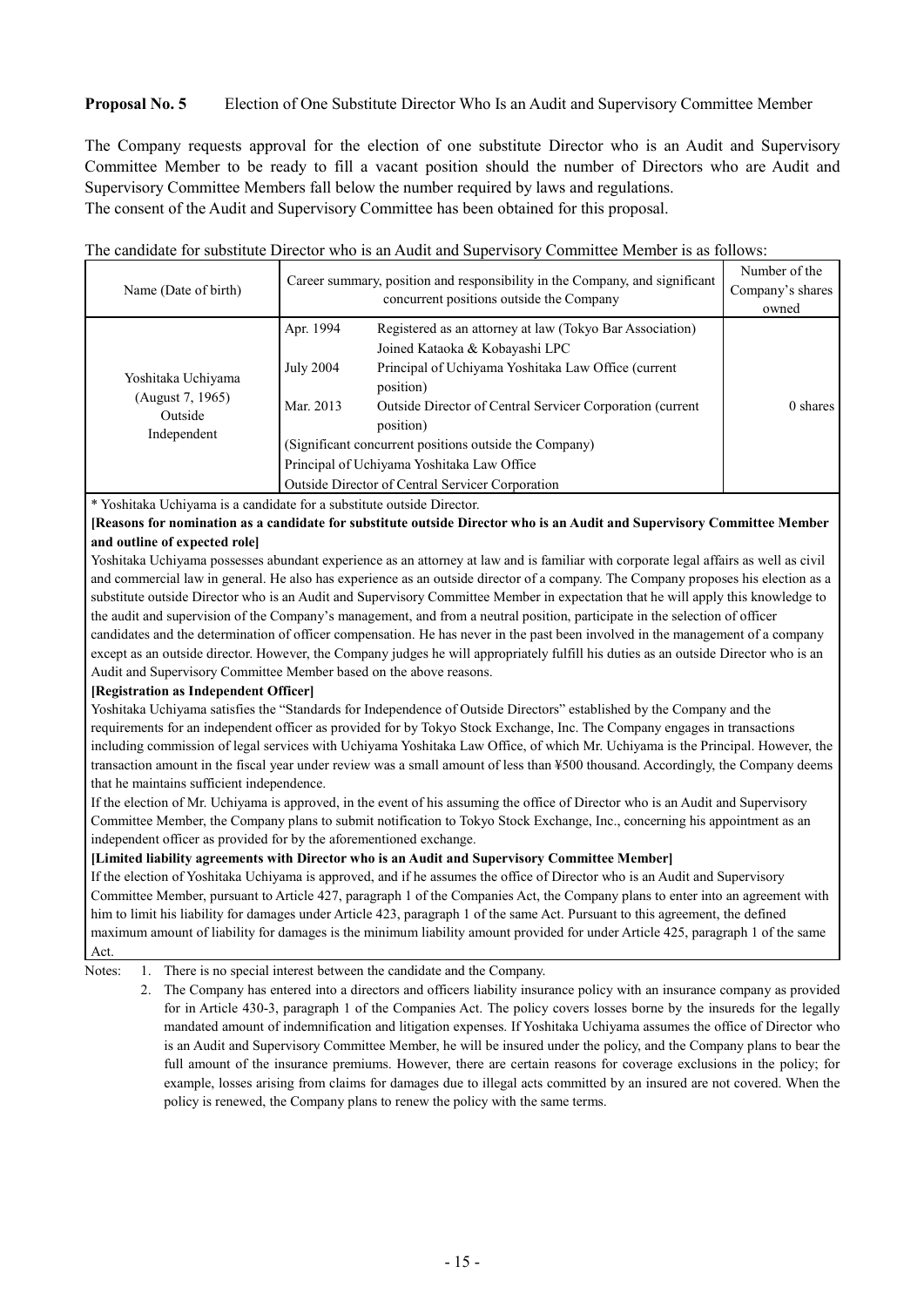## (Reference) Composition of the Board of Directors

The following table shows the composition of the Board of Directors and has been produced on the assumption that Proposal No. 3 and Proposal No. 4 for this General Meeting of Shareholders will be approved as originally proposed.

| Name                 | Position                                                                                            | Outside | <b>Business</b><br>Manage-<br>ment/<br>Strategy | $Re-$<br>search<br>$\&$<br>Devel-<br>opment | Sales/<br>Mar-<br>keting | Pro-<br>duction/<br>Procure-<br>ment/<br>Quality<br>Control | Legal/<br>Com-<br>pliance | Finance/<br>Account-<br>ing | Inter-<br>national<br>Per-<br>spective<br>/Over-<br>seas<br>Expe-<br>rience |
|----------------------|-----------------------------------------------------------------------------------------------------|---------|-------------------------------------------------|---------------------------------------------|--------------------------|-------------------------------------------------------------|---------------------------|-----------------------------|-----------------------------------------------------------------------------|
| Akio Takeuchi        | Chairman and<br>Representative Director                                                             |         |                                                 |                                             |                          |                                                             |                           |                             |                                                                             |
| Toshiya Takeuchi     | President and<br>Representative Director                                                            |         |                                                 |                                             |                          |                                                             |                           |                             |                                                                             |
| Takahiko<br>Watanabe | Director and General<br>Manager of Production<br>Control & Purchasing<br>Department                 |         |                                                 |                                             |                          |                                                             |                           |                             |                                                                             |
| Clay Eubanks         | Director and General<br>Manager of Sales and Parts<br>Departments                                   |         |                                                 |                                             |                          |                                                             |                           |                             |                                                                             |
| Osamu Kobayashi      | Director and General<br>Manager of Business<br>Management and General<br><b>Affairs Departments</b> |         |                                                 |                                             |                          |                                                             |                           |                             |                                                                             |
| Hiroshi Yokoyama     | Director and General<br>Manager of Design &<br>Development Department                               |         |                                                 |                                             |                          |                                                             |                           |                             |                                                                             |
| Minoru Kusama        | Director and Full-time<br>Audit and Supervisory<br>Committee Member                                 |         |                                                 |                                             |                          |                                                             |                           |                             |                                                                             |
| Akihiko<br>Kobayashi | Director and Audit and<br><b>Supervisory Committee</b><br>Member                                    |         |                                                 |                                             |                          |                                                             |                           |                             |                                                                             |
| Michio Iwabuchi      | Director and Audit and<br><b>Supervisory Committee</b><br>Member                                    |         |                                                 |                                             |                          |                                                             |                           |                             |                                                                             |

\* The above table shows the areas where the Company expects Directors to be most active and does not represent all the areas in which the Directors have knowledge.